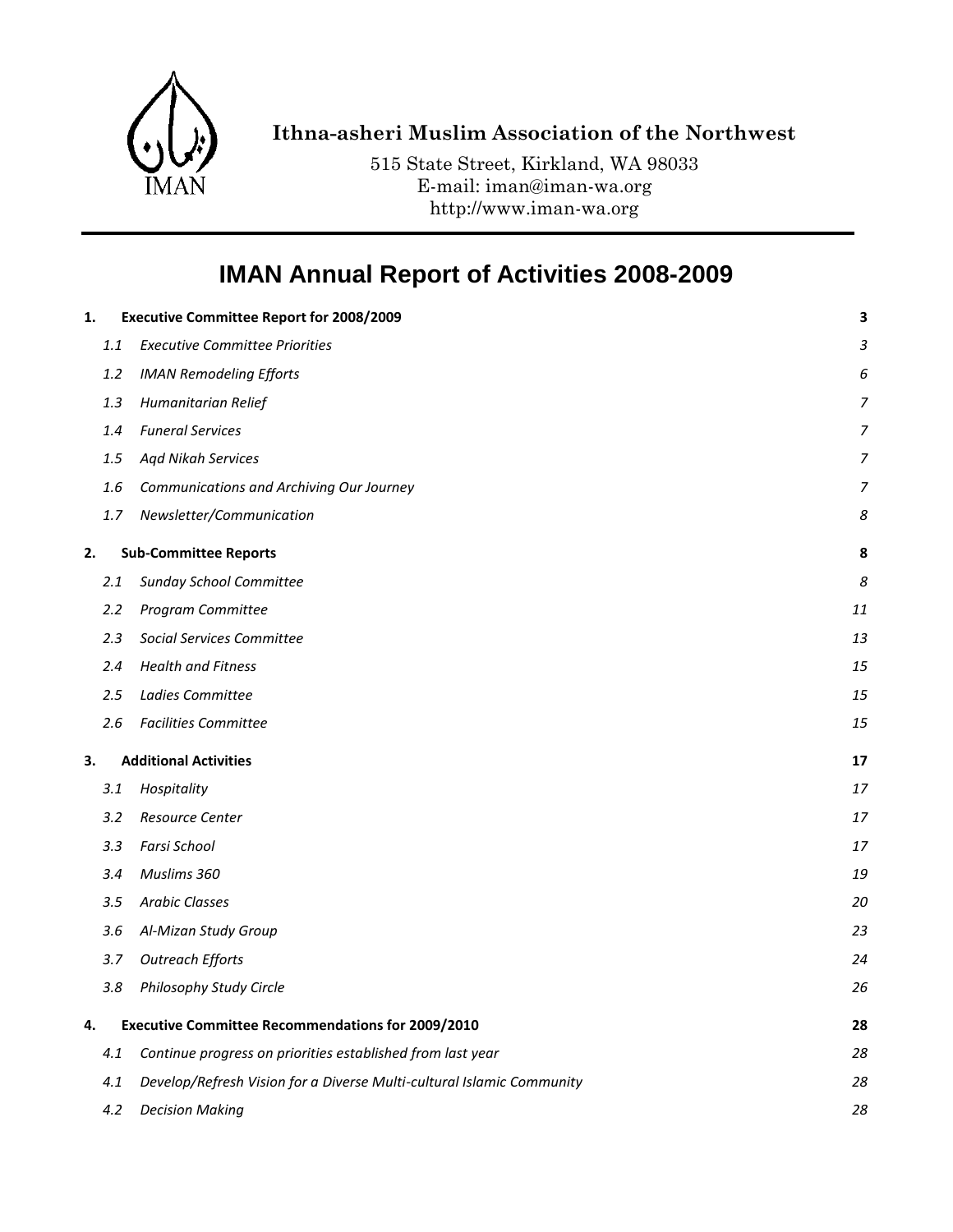*4.3 [Resident Aalim](#page-27-4) 28*

#### *4.4 [Matrimonial and Matchmaking](#page-27-5) 28*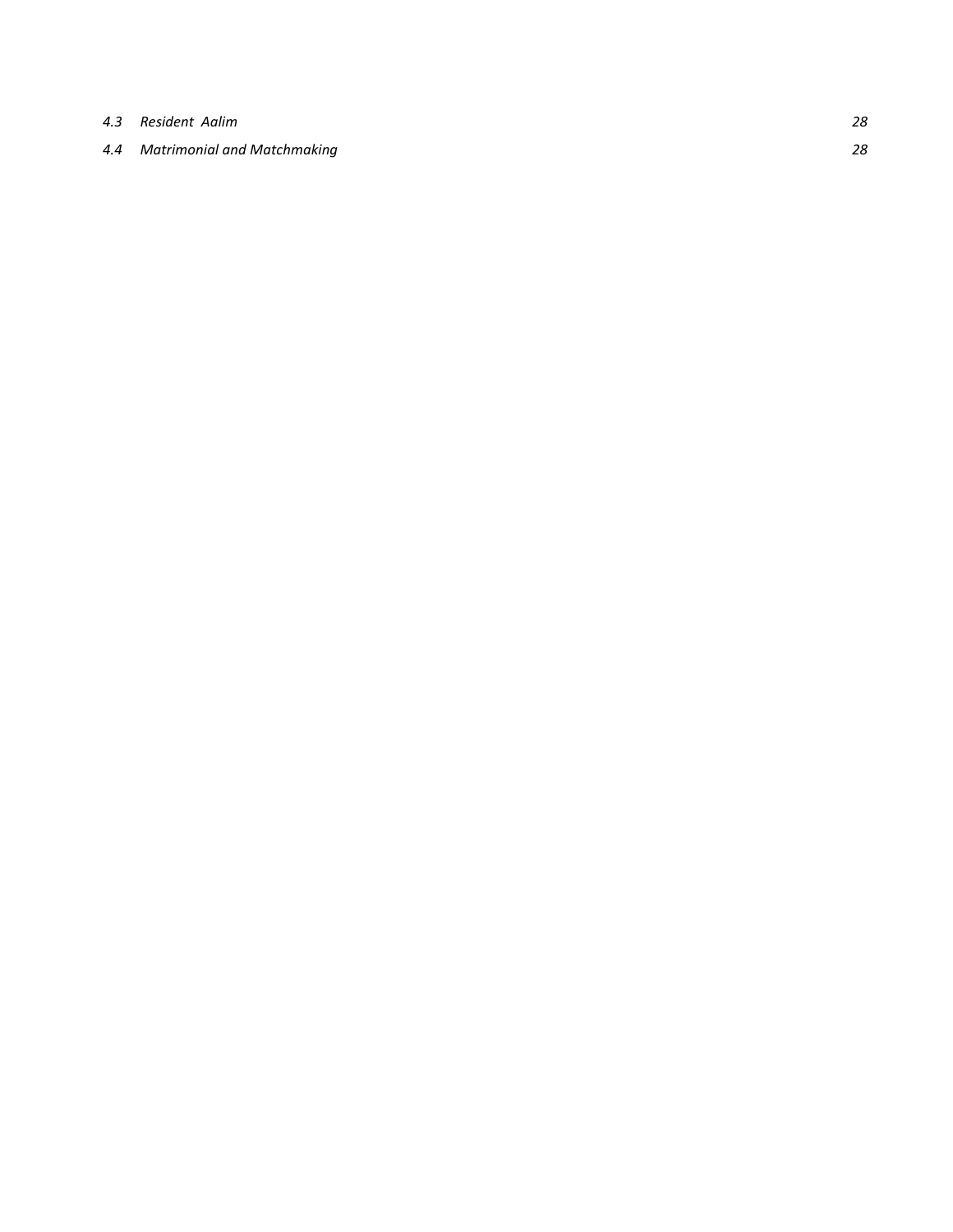# <span id="page-2-0"></span>**1. Executive Committee Report for 2008/2009**

IMAN Executive Committee expresses gratitude and thanks to its membership for the opportunity given to it to serve and to complete the term ending September 30th, 2009.. This report outlines our progress and activities since October 2008. This would not have been possible without the continued sincere dedication, support and participation of the community at large. The Executive Committee is honored to have had this opportunity to serve.

Alhamdulillah 2008/2009 was another incredible year in the growth of richness of activities being offered and pursued by the IMAN community as detailed in later sections of this report.

The following observations augment what is covered in sub-committee reports.

| Mohamed Jawad Khaki | President                  |
|---------------------|----------------------------|
| Sameer Tejani       | Vice President             |
| Sanaa (Joy) Carey   | Secretary                  |
| Kristen Jawad       | <b>Assistant Secretary</b> |
| Mohammad Nikjoo     | <b>Treasurer</b>           |
| Syed Iqbal Rizvi    | <b>Committee Member</b>    |

The following were the IMAN Executive Committee members for 2008/2009:

# <span id="page-2-1"></span>1.1 Executive Committee Priorities

From the recommendations of last year, the following five areas had a priority focus from the Executive Committee.

## **1.1.1 Sustainability**

IMAN community like any other community has had to weather the effects of a bad economy. As is evident from the financial reports our humanitarian funds reserves are running lower than in the past. We encourage all to be generous and help us build the reserves we need to ride out the bad economic times.

We are encouraged by increasing contributions to the operational expenses at IMAN. Our goal is to have sufficient reserves for one year"s expense which we seem to have met this year.

However, an area of concern is insufficient reserves for maintenance and renovations. Assuming thirty year depreciation and adjusting for inflation we need to be accumulating funds at the rate of \$150K per year to develop a capital reserve so that we are in a position for major renovations when necessary.

IMAN as an organization needs to work in developing a good succession plan for long term sustainability. Several people at IMAN have been devoting their services for several years now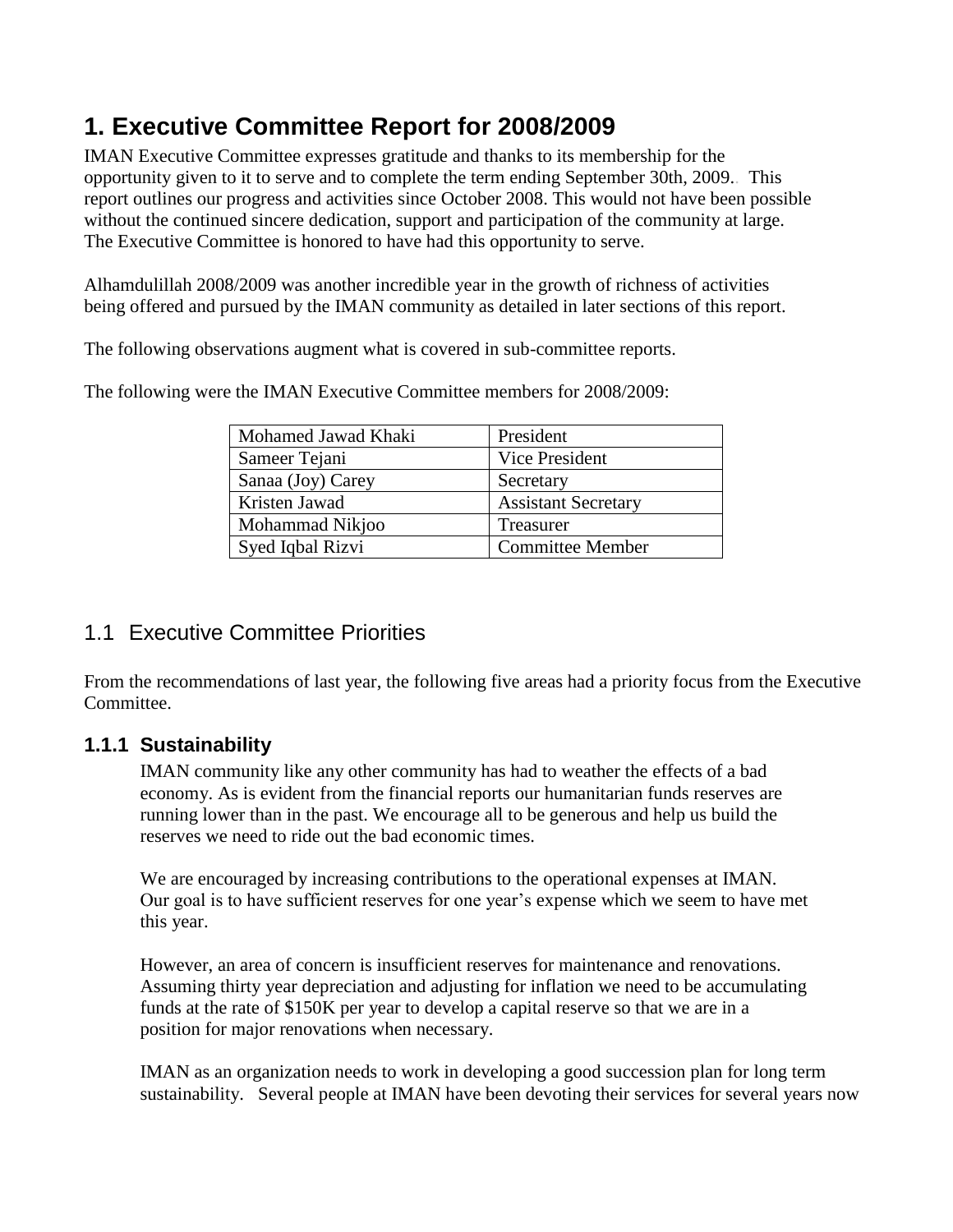and they carry with them critical organizational history and know how. For long term sustainability of IMAN, efforts need to be underway in devising a succession plan for all key functions essential to the running of IMAN. We encourage people to work cooperatively in subcommittees and help us develop the leadership pipeline to sustain the organization for the long term.

#### **1.1.2 Children and Youth**

We need to work cooperatively together in providing a caring nurturing environment at the IMAN Center for our children and youth. It is also important to take sufficient measures towards a well-disciplined and successful community that we can all be proud of. We recommend a group of parent volunteers come forward and help provide necessary leadership on this front.

An important focus here could be to tap into the youthful energies in our younger members and mentor them to serve and contribute to IMAN. We are encouraged with enhanced parental participation on the weekend school front. However, we are also confident there is much more that we can do. An area of particular focus and priority is to improve the connection between the weekend school and other programs at IMAN. This is not only an important vehicle for the development of our children but also essential to the long sustainability of Muslims in North America.

Our programming at the center must be enhanced to win the hearts and the minds of the youth. We are encouraged to see enthusiasm from our youth as they have continued to find ways to organize themselves. The future Executive Committee should formally constitute the IMAN Youth Committee and help nurture it to be a success.

Muharram youth speaker was well received.

We are encouraged by the response to the Saturday programs.

IMAN Farsi school pilot was a new initiative to reach an underserved population of Muslims in the area, particularly the youth.

## **1.1.3 Operational Excellence**

Operational processes devised over the years have continued to help ensure stable running of IMAN. IMAN by-laws and sub-committee terms of reference need to be revised to reflect the improved and revised operational framework and organizational learning of the recent years.

IMAN Board is in the process of reviewing revisions to IMAN by-laws proposed by Sr. Shahina Piyarali and Br. Syed Abbas Rizvi. This is an activity that will be carried forward for 2009/2010.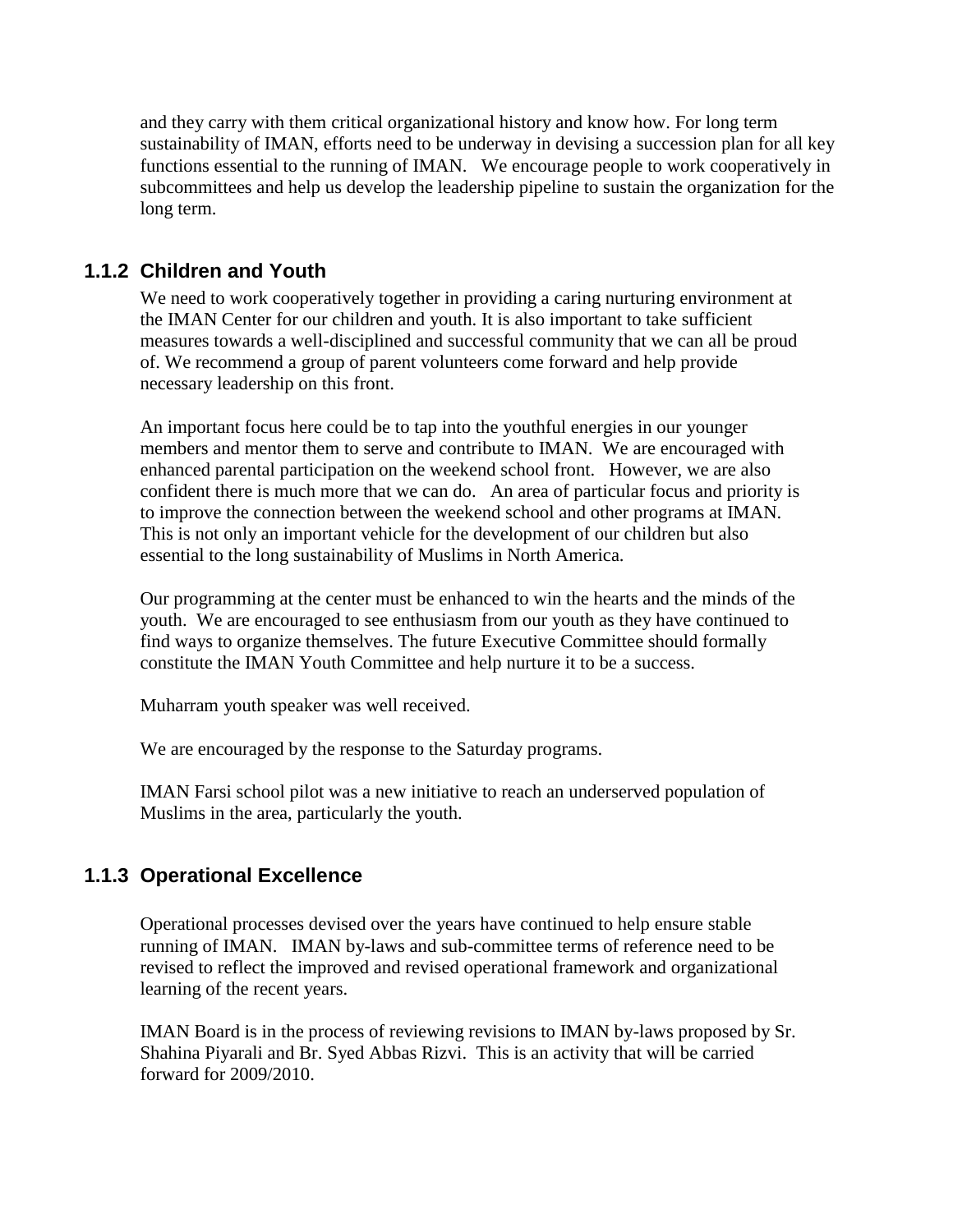As our organization grows and matures, we need to devise formalized policies, procedures and recommend a code of conducts for all our members, volunteers and office bearers.

Coordination between different sub-committees needs to improve.

We also need to continue improving on-boarding procedures for new members and volunteers – this task was started earlier in the year by a group of volunteers who worked on a document. Part of this work has been reflected on the website which gives visitors a good idea on the activities and contact information for different services. See: [http://www.iman-wa.org/aboutus.htm.](http://www.iman-wa.org/aboutus.htm)

A bulletin board has been installed in the rear entrance foyer.

At the same time, a small group of volunteers worked on the website redesign specifications to taking into account the content that people usually look for and making it easily accessible. The website is currently being worked on based on these specifications with a goal of having it live by end of January 2010.

Alhamdulillah, we have seen some new people stepping up to help in the different aspects of running IMAN. We still need to get better at recruiting and retaining talent.

#### **1.1.4 Resource Center**

Simply put there is a great need for educational materials and reliable information about the history and religion of Islam for anyone wishing to deepen their understanding of Islam. The remodeled center and our growing community of professionals provides an excellent opportunities to create a much needed Islamic resource center here in the Northwest that we must pursue.

Progress made on establishing a Resource Center is detailed in a later section. The current thinking on providing an on premise library is to:

- $\triangleright$  Focus on 100% on-premise English reference library that is open from 10:00 AM to 4:00 PM on Sundays and expand opening hours to others days in the week subject to volunteer availability
- Connect with King County Library System and explore synergies: devise a compatible system, learn best practices, understanding broader community needs to discover what books we should carry, suggest to KCLS books they should carry, recruit community volunteers

There is a lot more that could and needs to be done on this front. We need people with passionate dedicated volunteers to help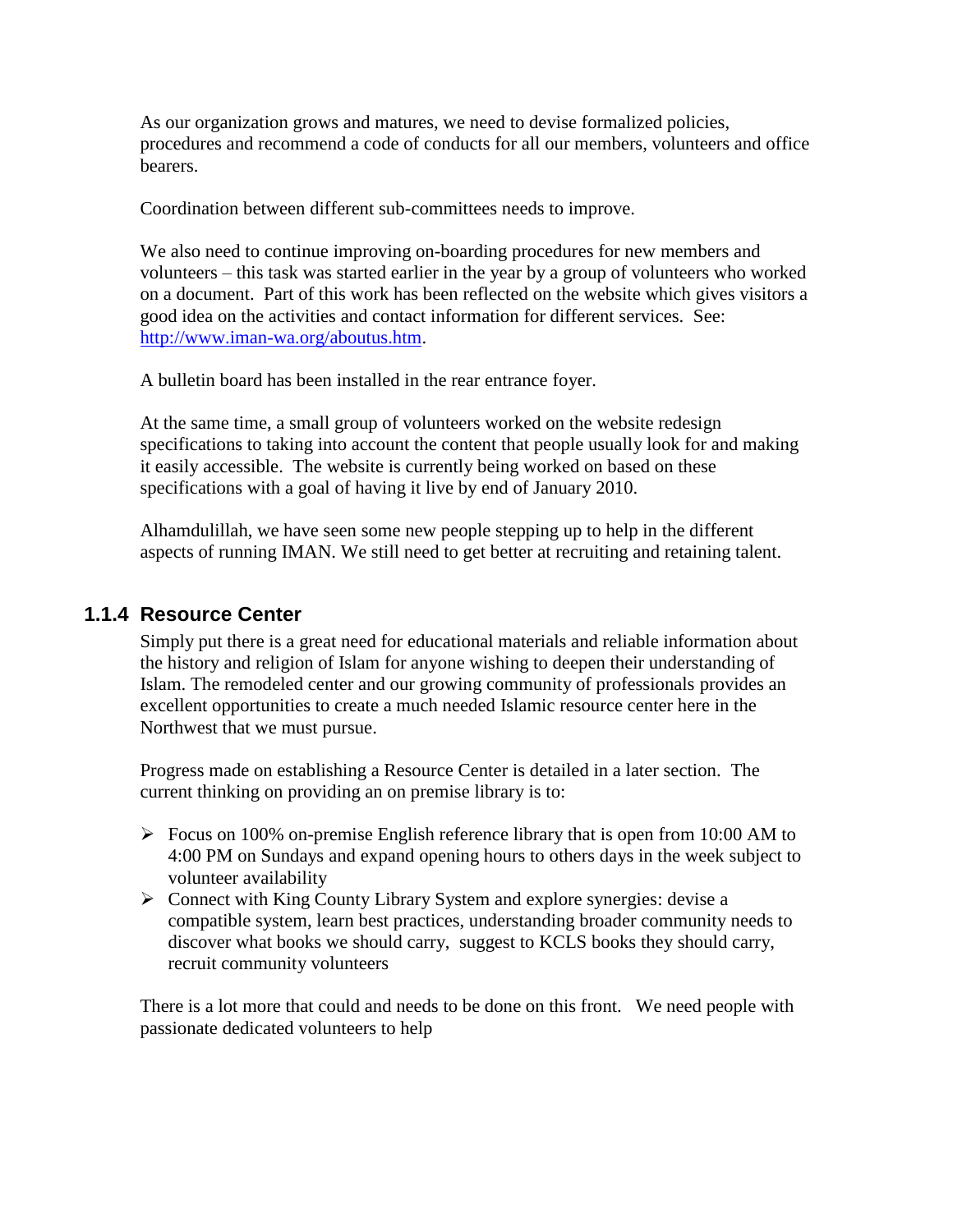#### **1.1.5 Increase Relevance - towards living Islam**

Several new programs and activities were undertaken this year to appeal to different audiences details of which can be found under subcommittee reports and Additional Activities. We greatly increased our speaker pool to bring exposure to a diversity of views and topics.

A notable milestone is the establishment of at least one daily prayer every day of the week.

Saturday evening programs is one new area that was geared towards adopting "Family Friendly Mosque" Initiative where appropriate programs are run to help families and young couples to develop their children and themselves to the fullest potential and instill strong family bonding and community support systems.

As in the years past, IMAN needs to be open to new ideas to cater to the diverse needs of the community, e.g. programs for senior citizens, tuition help for students, subject expert speakers, etc.

Increasing relevance will not only help us meet more needs of our membership but also attract others to grow our small congregation.

As we learn from and share the rich history of Islam, our religious rituals need to help us live Islam in North America and not merely revive customs for another era or place.

One of the challenges we encountered this year as we tried to appeal to different audiences was on the Farsi School. There was lack of unanimous consensus on the Board and the Executive Committee with regards to IMAN Farsi School. Those dissenting on the Board and the Executive Committee with regards to IMAN Farsi School have expressed concern if such an activity is in alignment with the mission and priorities of a multi-cultural religious institution that pursues the religious, educational and cultural activities of the Shia Ithna-Asheri Muslim religion. After much deliberation and discussion, go ahead was given for IMAN Farsi pilot project to continue for another year as we work towards building consensus on this topic.

## <span id="page-5-0"></span>1.2 IMAN Remodeling Efforts

Alhumdulillah, the remodeling has been completed.

All constructions invoices have been settled.

The new facilities are meeting the present needs of the community. It is heartwarming to see every part of the building being utilized. The new facilities are also opening up opportunities for a variety of programs that would not otherwise be possible.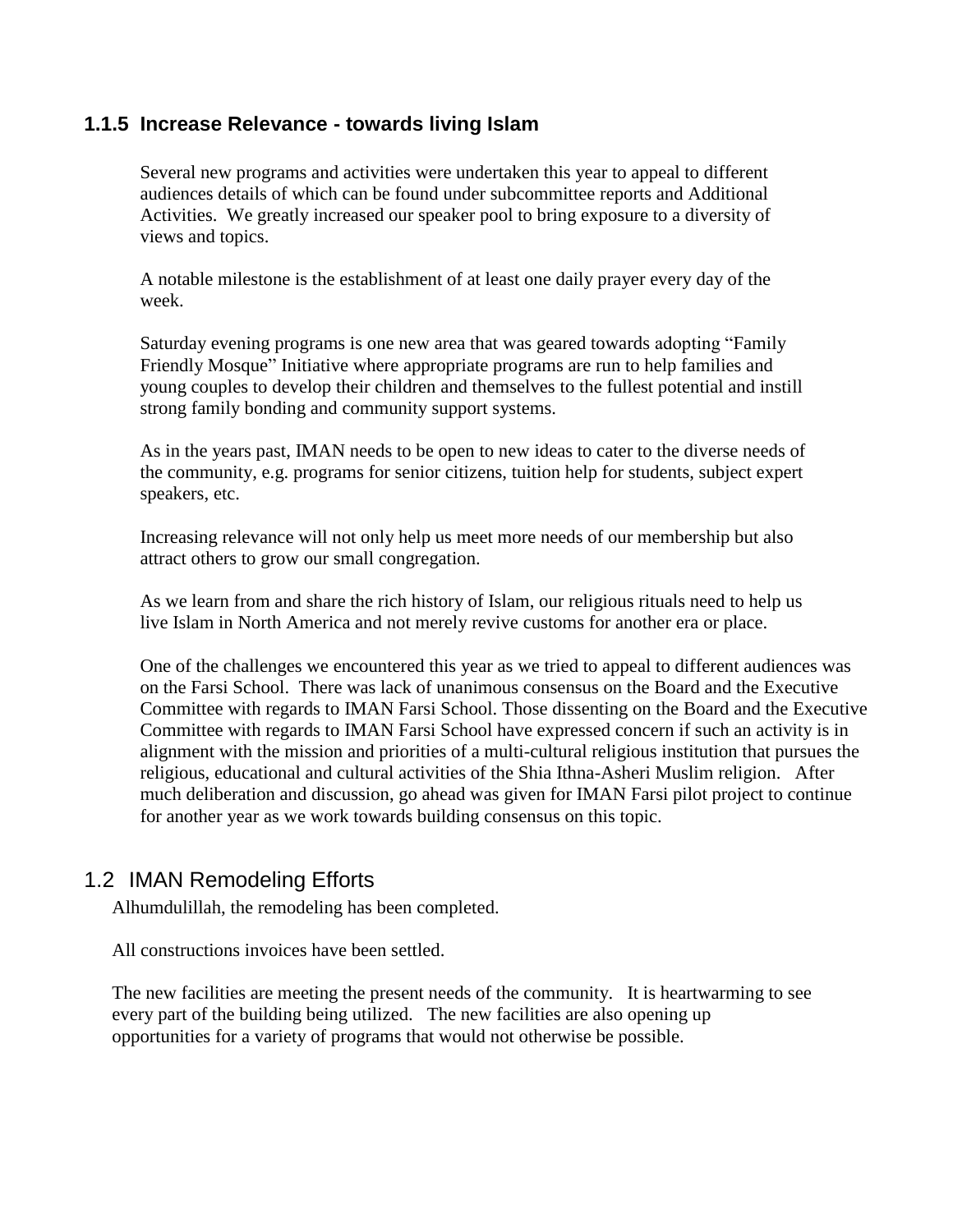On behalf of all of us at IMAN we express our deepest gratitude to all for those who contributed for their generous donation and support. May Allah SWT reward all those who contributed towards establishing a beacon to Islam here in the Northwest of the USA.

With IMAN Remodeling completed, building maintenance is being handled by the Facility Committee as of this year (see section 2.6 for details).

#### <span id="page-6-0"></span>1.3 Humanitarian Relief

In addition to the efforts lead by the IMAN Social Services Committee covered elsewhere in this report, as a community we have responded to financial appeals from various appeals around the world details of which can be found in the financial report

## <span id="page-6-1"></span>1.4 Funeral Services

IMAN continues to provide funeral services for people when contacted. We have recommended people to use the services of the House of Mercy in Kent, since it is a Muslim cemetery. However, there have been cases where the bereaved families have insisted on burying at another location. In those cases we have had to administer ghusl, kafan and lead salaatul mayyit for the deceased.

[imanfuneral@yahoogroups.com](mailto:imanfuneral@yahoogroups.com) e-mail list has been set up and is operational. This list includes several people from IMAN and other local communities in Greater Seattle. We encourage more people to sign.

#### <span id="page-6-2"></span>1.5 Aqd Nikah Services

As a sign of a growing community servicing increasing needs, IMAN conducted several Aqd Nikah ceremonies during the past year as a service to Muslims in the area.

[imannikah@yahoogroups.com](mailto:imannikah@yahoogroups.com) e-mail list has been set up and is operational. Br. Sameer tejani and Br. Jawad Khaki are the people who currently officiate the Aqd Nikah ceremonies.

## <span id="page-6-3"></span>1.6 Communications and Archiving Our Journey

We are deeply appreciative of the countless hours and dedication of Sr. Amina Al Sadi and Sr. Ala Soufiyan in sifting through and filing years of paperwork.

IMAN Web site, IMANews, live transmission and archival of lectures on the web are valued by the community. There is still a lot that can be done in improving communications with the community at large. There is a lot to be said for preserving our efforts for the benefit of those who will succeed us. This is an area that can benefit from more dedicated volunteers and needs more attention and dedication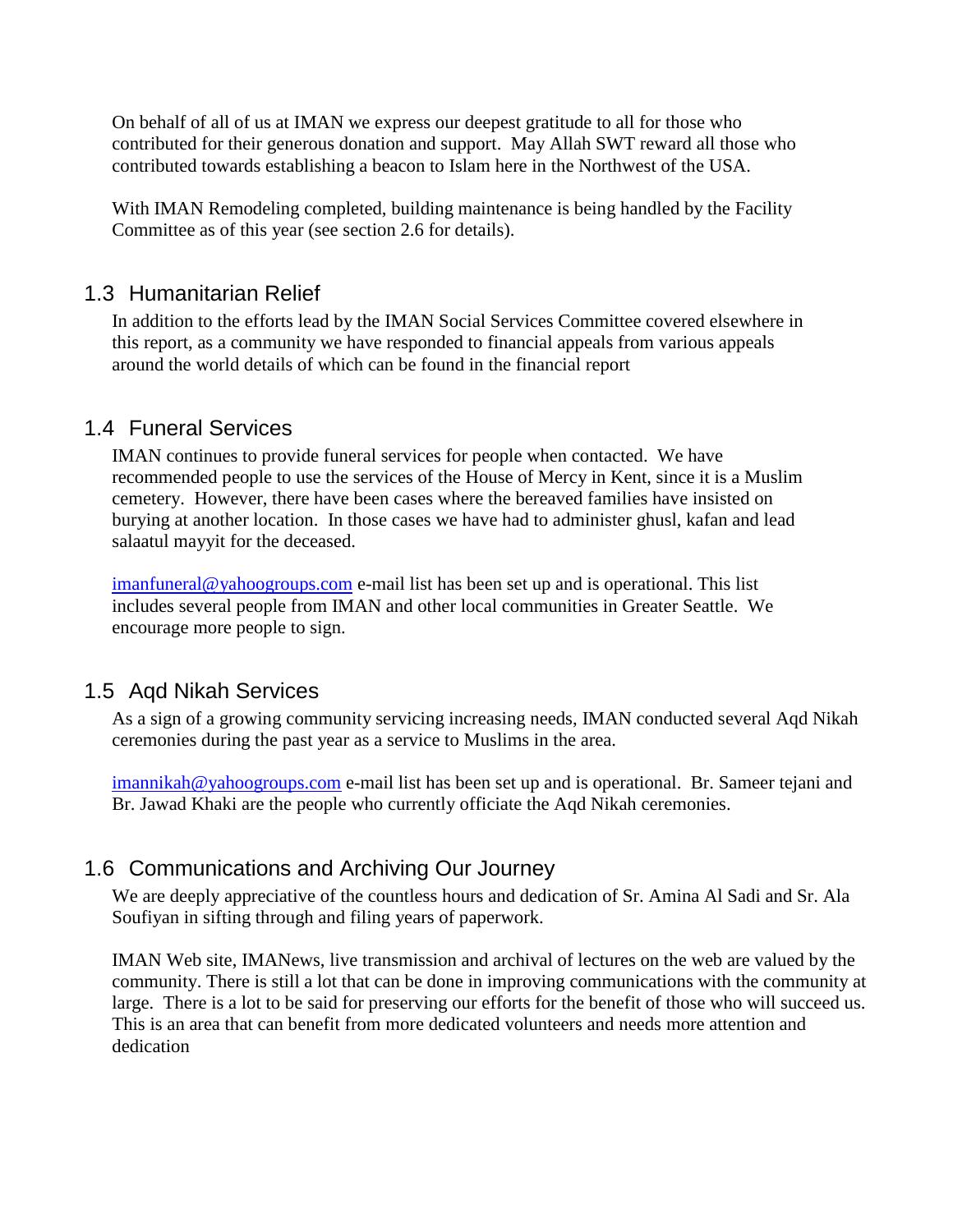#### <span id="page-7-0"></span>1.7 Newsletter/Communication

Communication with IMAN community has been through announcements made at the IMAN Center, our web site and through email lists. Whilst this has been adequate to serve in the past from, with increased interactions between various committees and members, new people moving into our community and an expanded set of activities at IMAN, this is an area that requires significant focus and investment moving forward. Our on-boarding process for new people moving into the area is weak. We also are not fully preserving the content we develop so that it can be easily re-used or shared with other communities.

# <span id="page-7-1"></span>**2. Sub-Committee Reports**

Over the past year we have focused on the sub-committees described below. In order to expand our range of activities, we have also begun several additional projects which are described in Section 3. Below is a brief report on sub-committee activity.

## <span id="page-7-2"></span>2.1 Sunday School Committee

## **2.1.1 Members**

The school year for 2008-2009 began in the middle of September with the following individuals serving in the sub-committee:

- · Homa Azadi (Principal)
- Mehboob Ali Khaki (Vice Principal)
- · Azita Mohammadian (Administrator)
- Shahina Piyarali (Treasurer)
- · Aqeela Dhalla (Secretary)

## **2.1.2 Accomplishments**

- Starting the school year of 2008-2009 on the 28th of September, in conjunction with Eid Al-Fitr celebration and IMAN open house, was a success as it was also exciting for all students, whether they were returning students or newly enrolled students.
- There were a lot of challenges with a new facility, new rules, lots of new students and a new principal.
- Financially the school has done well and is planning on doing even better.
- The number of students increased almost 60% compared to the previous year to 118 registered students with 4 students on a wait list. Two families were granted scholarships, consisting of a total of 5 students. There were 7 classes in session consisting of **kindergarten, Alif, Ba, Taa, Tha, Jeem, and TA**. The school year started with using 7 rooms, but we eventually had to split Class Alif into two - Alif A, and Alif B, due to the large class size. Students are enjoying the new facility and have adapted to the new school rules very quickly.
- Classes were renamed from Grades 1-5 to Alif Jeem to better reflect 2 year curriculum.
- A total of 22 teachers were involved in teaching various subjects.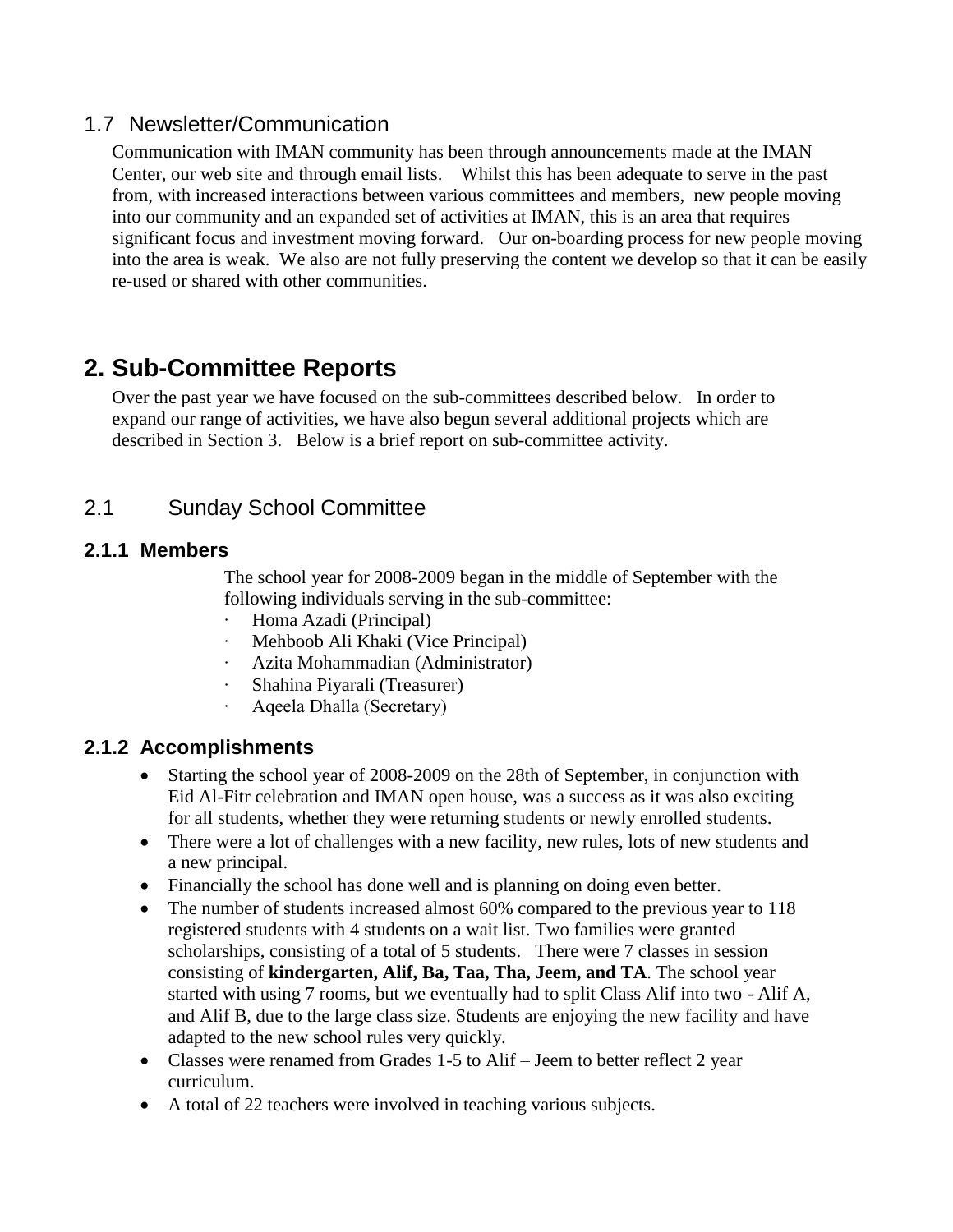- The school moved to using new text books for the Qur'an class for those learning the Arabic alphabet and this was a big shift. In the beginning we were short on supplies due to the unexpected increase in student enrollment. The new text books have been a good change, as they have proven to be a better way to evaluate students" skills and abilities, therefore placing them accordingly in classes that fit their needs.
- Activities: Several activities were planned during Muharram, Hajj, and Milad-un-Nabi. The school celebrated Eid-ul-Adha with a bowling activity, but attendance was very low due to weather.
- Recognitions: The final day was dedicated to recognizing the students' achievements during the school year. Among the honorees were Arya Nikjoo for the Senior Leadership award for 2008 and Abbas Jaffery for the Junior Leadership award. This year"s School T-shirt design competition was won by Zain Khaki.
- School Camp: The school completed its last event with a camp held at the Sound View Camp near Gig Harbor from June 20th to 21st. Students participated in various sporting activities and shared stories around a camp fire.
- Volunteers: Initially it was difficult to get parents involved with the school, but as we are moved forward during the school year, more parents became involved with the school and accepted responsibilities in forms of various tasks, such as: school security, weekly cleaning, etc.
- Snack time is the students' favorite time. Healthy snacks are provided, and the process is organized and efficient. The pizza lunches are more popular than ever.
- Tuition: There was an increase in monthly tuition to account for the cost of running the school (which also included the cost of snacks that are provided by the school). In addition, IMAN School contributed \$1,000 a month for the upkeep of IMAN Center
- Monthly newsletter: A monthly newsletter was sent out to parents to keep them informed about school activities.
- School-wide testing: There were three testing periods during the school year where students are evaluated on what they have learned. This has helped with aligning the whole school with exam weeks.
- Regular meetings: There is now an established monthly parents' meeting, which occurs on the 1st Sunday of the month. The teachers' meeting is on the 2nd Sunday of the month, which is followed by school committee meeting on the 3rd Sunday of the month.
- Safety: The first fire drill was conducted, which went very smoothly. More drills need to be scheduled so as to improve safety.

# **2.1.3 Challenges**

- Some classes got filled to capacity and we had to put some students on a waiting list.
- The school needs to establish a better setup and system for Quran classes for next year. One suggestion is to increase the Quran recitation time, or combine it with the Akhlaq and Quranic study.
- Attracting parents" support and involvement: A possible solution is to establish a parents committee and encourage parents to step in and help with different indoor and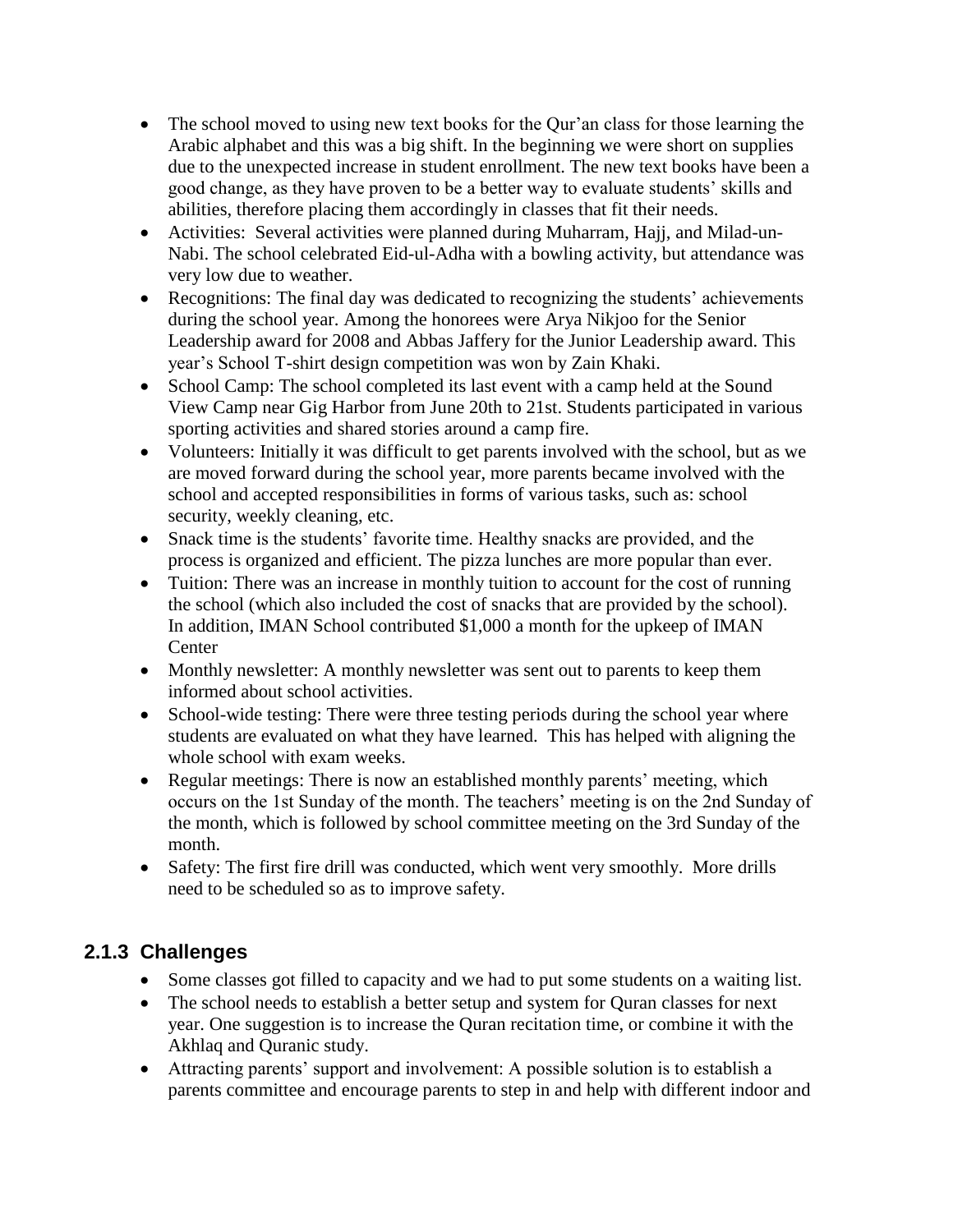outdoor activities (hiking, etc). Select one parent to attend school committee and teacher"s meeting.

- The school needs to improve communication between the committee, parents, and teachers
- Creating and enforcing a school policy on attendance and absenteeism

## **2.1.4 Opportunities**

- We have students who are at a critical age where greater involvement in the community would fulfill their needs. We need to find ways to encourage them to participate and create opportunities for them to serve the community.
- Many Sunday school parents do not participate in other programs at IMAN. We need to find ways to create an environment for parents to be able to be able to participate in other IMAN programs so that the children get an opportunity to enforce what they learn during the Sunday school.

## **2.1.5 Recommendations**

- A call out to parents to participate more in the school activities. Moving the school system to a co-op model would be a recommended start - during the last parents' meeting of the school year, a recommendation of 20 hours of volunteer time per school year was made.
- Parents working together with students during the week to ensure that the education imparted on Sundays is reinforced during the rest of the week.
- Getting adequate training for teachers to best impart their knowledge and inspire the students to seek more.
- Enforcing school policies around attendance so as to not interrupt classes.
- Interaction with other IMAN sub-committees to get parents and students more involved with different aspects of IMAN, so that the learning goes beyond the time spent at Sunday school and combines it with other programs at IMAN.
- Parent support group: Create an environment where parents can meet regularly to support each other and the school.

The school would like to thank all the teachers and volunteers who dedicated their time in making 2008-2009 a successful year. The school committee for 2009-2010 nominated at the end of the school year was as follows:

- · Homa Azadi (Principal)
- · Rouhollah Rahmani (Vice Principal)
- · Mehboob Ali Khaki (Administrator with extra help from Neelam Khaki, Sukaina Versi & Farhat Tejani)
- · Shahina Piyarali (Treasurer)
- · Tanzeela Merchant (Secretary)
- · Moustafa Noureddine (Parents liaison)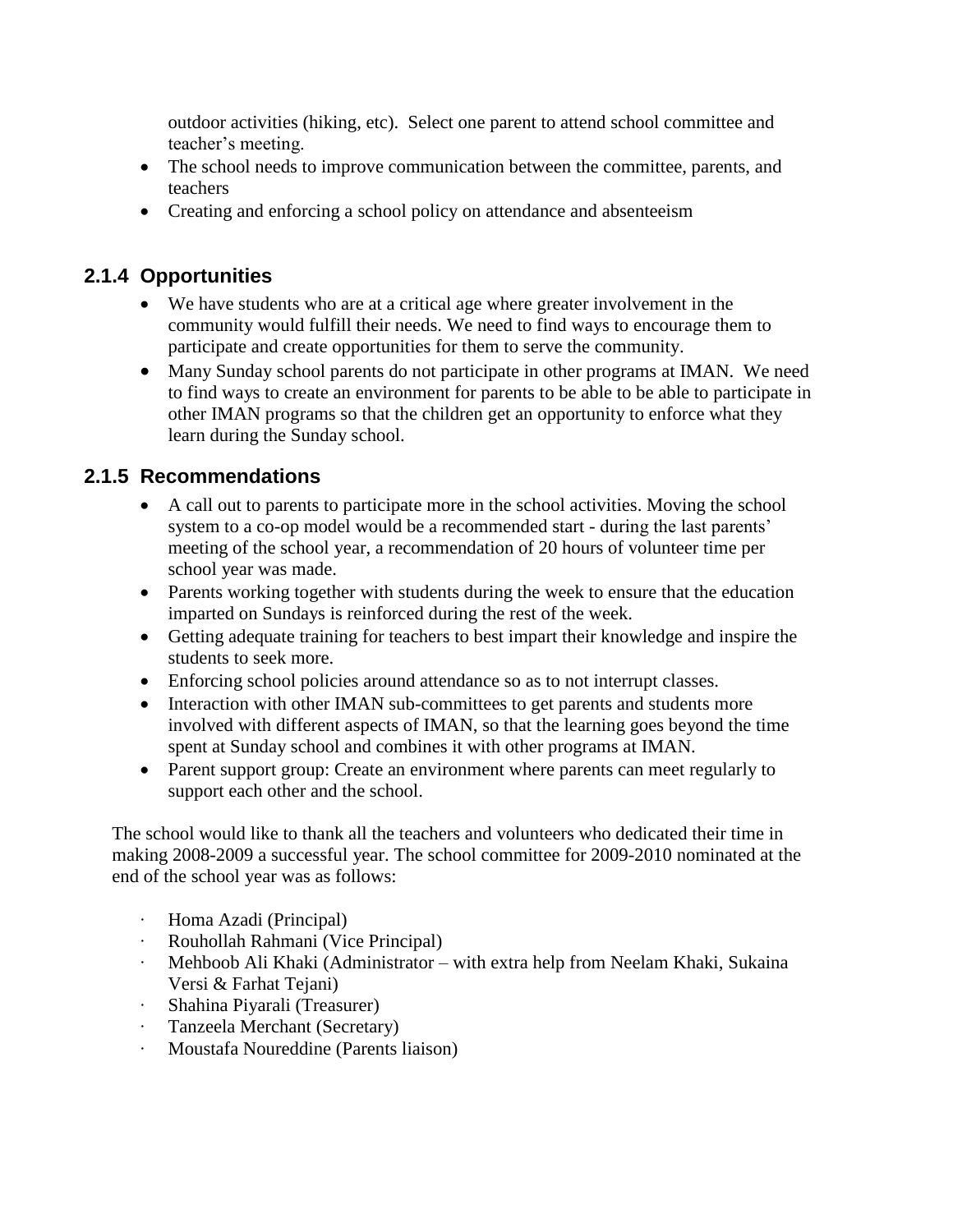The new school year started on September 27th. We have more than 60 students enrolled this year and a good team of teachers and volunteers who ensure the smooth running of the school. We look forward to your commitment to help the school reach greater heights.

## <span id="page-10-0"></span>2.2 Program Committee

Alhamdulillah this has been another full year of vibrant activity with regards to Programs at IMAN. Program Committee work requires many hours of work from many people that may not be obvious to most. This not only includes PC meeting time, but outside of the meeting work to follow-up on various aspect of programming, not to mention significant speaker time investment.

#### **2.2.1 Members**

Jawad Khaki, Robina Qureshi, Kristen Jawad, Sanaa Joy Carey, Aunali Versi, Meisam Aliroteh

## **2.2.2 Accomplishments**

- Weekly regular programs such as Friday Night, Jumu"ah Prayer, Al Mizan & Dua Kumail have continued. Varied program formats e.g., using documentary films such as The Imam & the Pastor movie, Hazrath Mariam (A.S).
- Invited a variety of out town speakers and recruited new local speakers as well as moderators for programs.

Out of Town speakers included: Sayid Hassan Al-Qazwini, Sayed Mustafa Alqazwini, Sayed Haidar Bahar Al-Uloom, Dr. Datoo, Sheikh Mazin Al-Sahlani, Asaad Sultan Altaee, Dr. Liyakat Takim, Husain Khaki (youth), Shaykh Hanafi Muhammad

Local Guest Speakers included: Rev. Dr. Andy E. Larsen, Kirkland Mayor Jim Lauinger, Dr. Andy E. Larsen, Mohammad Sabbaghi, Dr. Rouhollah Rahmani, Elder Pastor Stretchen, Abdul Hakim,Hassan Yaghi, Sameer Tejani, Meisam Aliroteh, Dr.Sanaa Carey, Hussain Zaidi, Jawad Khaki. Zafar Khan, Janice Tufte, Momen Mokhtari, Mahmood Khadeer, Mahbubul Alam Ali, Ken Stewart, Maryam Sabbaghi, Amina Al-Sadi, Rizwan Nazarali, Abed Jawad, Dr. Mahmood Sarram, Kristen Jawad, Moustafa Noureddine, Syed F. Abbas, Dr. Ali Naini, Rayyan Jaber, Alireza Hannani

- Established new programs:
	- Daily night prayer with several people accepting responsibility to be primary and back-up on a rotational basis
	- Sunday morning fajr prayer, dua-a-sabah and breakfast program
	- Saturday Community Village Nights geared towards building community, in a family friendly way have been popular with 50-80 people attending.
	- Dua-e-Tawwasul program in Tuesday nights
	- Reflections from Nahjul Balagha on Thursday evening.
- Several memorial and wedding ceremonies were scheduled at the IMAN Center
- Muharram program this year include a special program for the youth  $(6-12)$ featuring Br. Husain Khaki focusing on lessons from the life of Imam Hussain which were streamed live. Dr. Mahmood Datoo was our main speaker for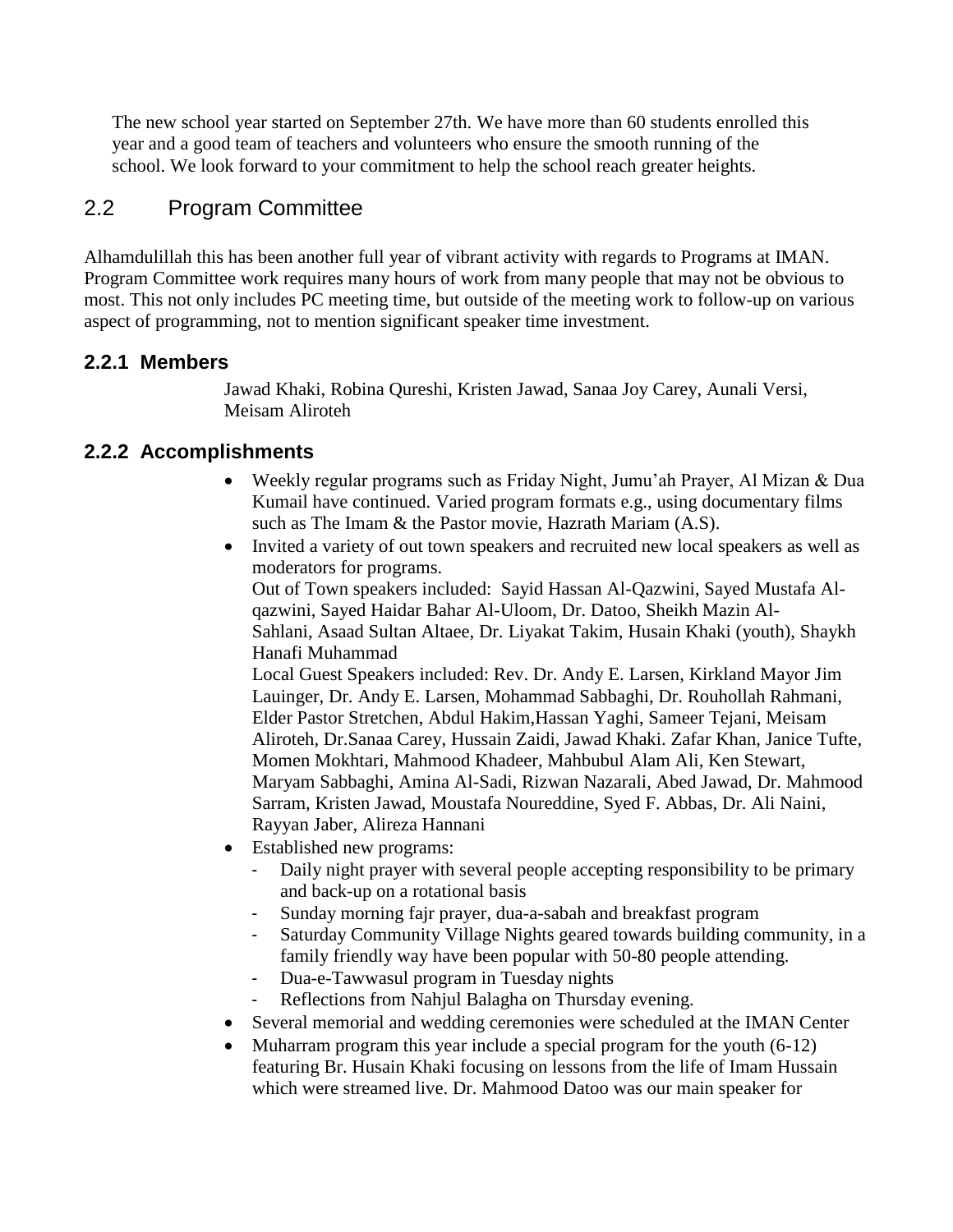Muharram. His lecture series concentrated on the events after the tragedy of Kerbala focusing on the life of Mukhtar-e-Saqafi. To promote interaction with the audience e-mail Q &A was set up. In addition, IMAN organized multi-faith Muharram blood drive where local Unitarian and Christian congregations were invited to participate in the blood donation via Puget Sound Mobile Blood bank.

- Muslim Unity Week Event was organized around the birthday of Prophet Muhammad (peace be upon him and his progeny)
- Ramadan activities included public iftar, guest speakers, video lectures, Quran Reading in English & Arabic, Children's Ramadan Program, aamals on night of Qadr, etc. Due to late timings and lower attendance during weekdays from past years, weekend speakers for two weekends in Ramadhan were arranged instead of a nightly guest speaker. Dr. Liyakat Takim and Sayed Haidar Bahar Al-Uloom were the two weekend speakers.
- As is becoming the norm in many centers around the world, once again accommodations were made for Eid-ul-Fitr on two separate days.
- TWB event on Oct 11th & building weekends.

## **2.2.3 Challenges**

- Budget for guest speakers year round and Ramadan iftars.
- Rituals & Traditions- An ongoing discussion we have had is on the observation of the wiladat and wafaat of the Imams. There is a view that this should be observed on the actual day as it may not always be possible or appropriate to have them all on a Friday (e.g. wafats presentation on the night of Eid al Adha). If there was broader community participation on weeknights it will be good to have these observances on the actual day instead as is done in communities worldwide. (All communities started with small weeknight attendance.) . So that we properly commemorate the wafats and wildats.
- Volunteer help is required to help speaker with research and provide presentation guidance.
- Rigor & Relevance- program content  $\&$  synthesis: need more speakers to volunteer and researched content on Ahlul Bayt & other Islamic topics.
- Creating individual and communal sense of belonging, purpose and togetherness:
- We would like community member participation in and cooperation with advanced sign up for recitation of qur'an, duas, poetry, latmiyah etc to ensure smooth programming and so that everyone feels they have been included. It is hard to juggle schedule at the last minute. The ad hoc fashion we have in place today will inevitably result in people feeling not included and/or left out. Feedback has also been that on important occasions preference is given to those who are considered good reciters. We need someone to volunteer to help set up a system that could help this aspect of programming.

#### **2.2.4 Opportunities**

• More educational programs that reflect current needs.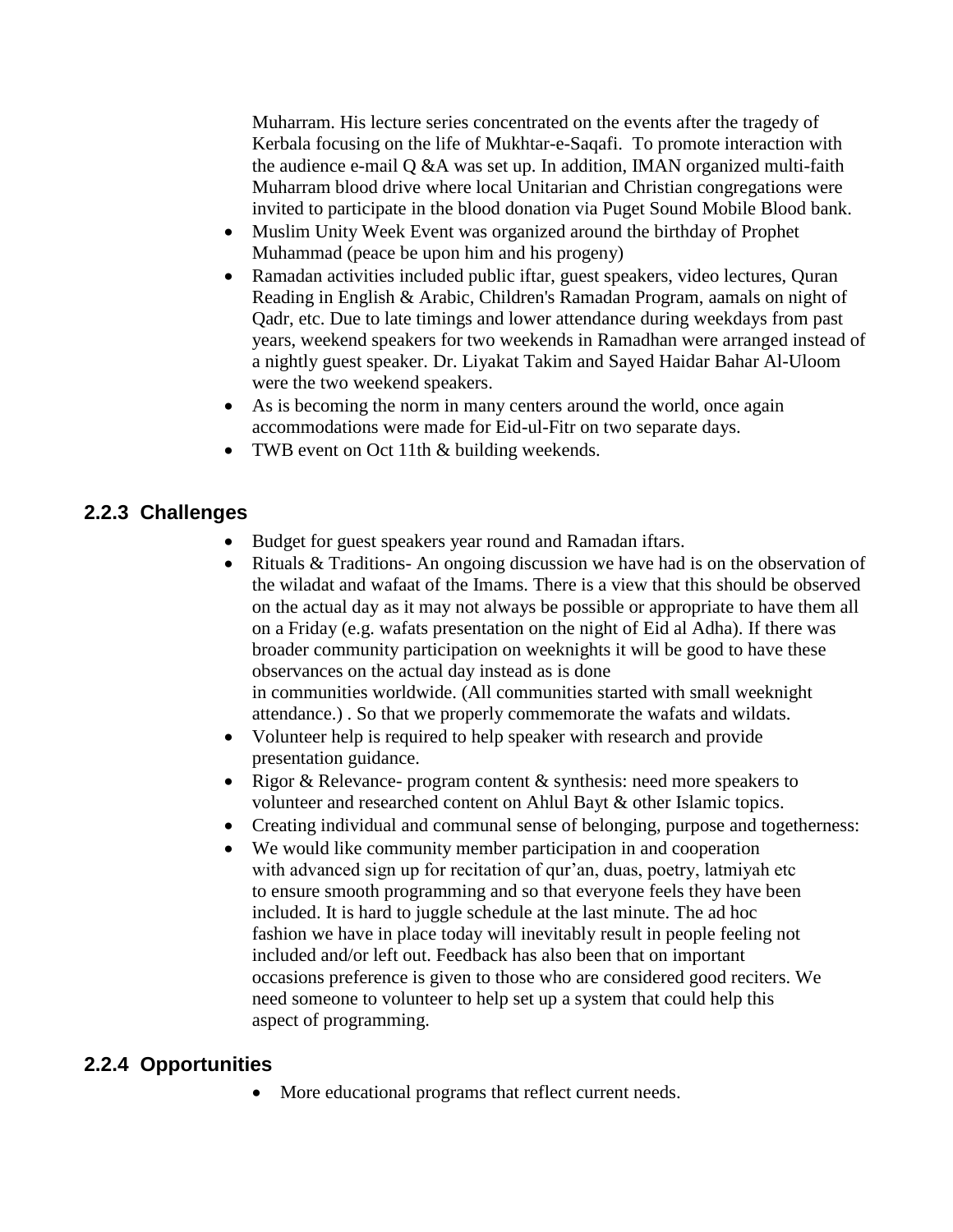- Improved integration of Madrasah student activity with IMAN Programs.
- Building community, in a Family Friendly way during Islamic Holidays, Winter and Summer Breaks.
- Peer /Study/Discussion Groups to form for youth & adults.

#### **2.2.5 Recommendations**

- Establish programs schedule a year in advance.
- Program Committee ToR documents needs to be revised to reflect current operation.
- Implement regular formal and informal feedback mechanism on IMAN Programs
- Incorporate feedback received:
	- Monthly themes are helpful and should be continued
	- Interactive Q&A discussions need to be better moderated or format changed so that it is a positive experience for all, all the time
	- More community input and volunteer help will greatly aid Program Committee work.
	- Devise classes and programs to help new Muslims or adult Muslims who have not had much exposure to Islamic learning
	- Devise introductory classes for non-Muslims on Islam and Muslims
	- Invite speakers on broad educational topics to help increase appeal and relevance of the programs.
	- Provide regular briefs on day to day fiqh primarily on rules of salaat and taharat as those providing feedback have observed that this is an area of improvement for many in the community
	- Continue to use varied audio/video content and try new approaches to make programs more engaging and more relevant.

# <span id="page-12-0"></span>2.3 Social Services Committee

## **2.3.1 Members**

**Homa Azadi:** Co-Chair, caseworker. **Hamed Esfahani:** Co-Chair, caseworker, treasurer. **Sumaira Qureshi:** Committee member, food bank lead. **Abed Jawad:** Committee member, Feed the Hungry program lead. **Alireza Hannani:** Committee member, Feed the Hungry program coordinator. **Aunali Versi:** Volunteer, consultant in affordable health insurance. **Arash Abdi:** Volunteer.

## **2.3.2 Accomplishments**

Helped 19 applicants, mostly comprised of families with 1 or more children.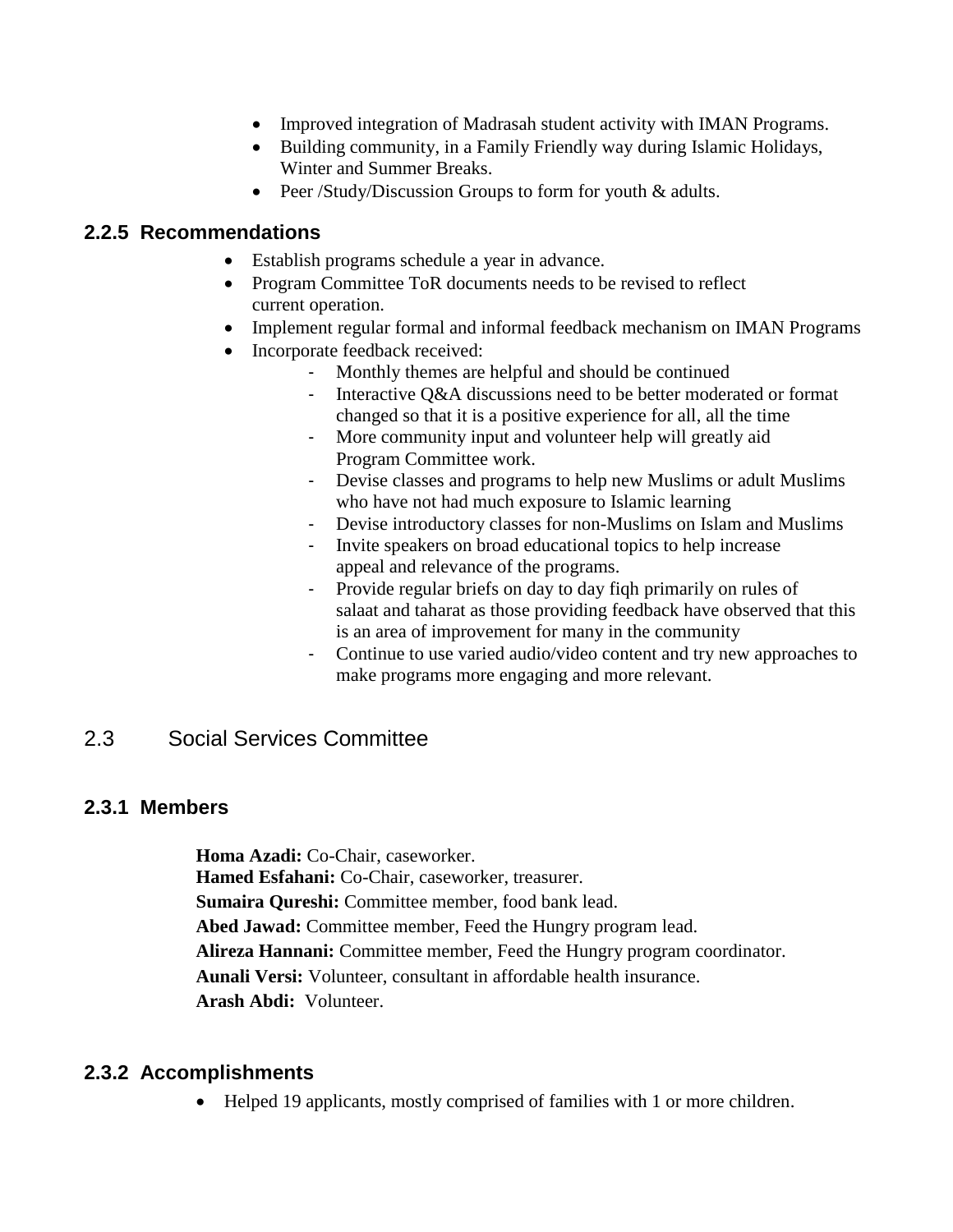Majority of applicants required help and follow-up numerous times throughout the year. Some families had as many as 9 cases opened during the year.

- Established a new process for distributing food bank funds via food card. We now purchase and collect food cards for this "Virtual Food Bank". Those who are in need of food items can contact any of the Social Services Committee members to learn about how to receive these food cards.
- Make more regular connection with local food banks. Continued running the food bank as in previous years, however, most of the food this year was donated to local food banks and Tent City. Most applicants prefer to receive food cards, even if they are in small amounts (\$5, \$10, \$20).
- Identified local needy families (sayyed and non-sayyed) before Eid-ul-Fitr and distributed Fitra funds.
- Cooked warm meals for over 300 people at the Sacred Hearts Shelter in Seattle. A group of volunteers from IMAN participated in cooking dinners 10 times throughout the year.
- IMAN Social Services was a contributing member of the Day of Dignity event, in which many Muslim organizations throughout Seattle area cooperate to feed the homeless in Seattle.

## **2.3.3 Challenges**

- Short staffed with caseworkers
- Increased number of applicants
- Increased amount of funds that each application is requesting (compared to previous years)
- Helping applicants with complicated cases that require ongoing follow-up during regular business hours

## **2.3.4 Opportunities**

- Opportunity to get connected with more local food banks
- We had a diverse set of applicants from various backgrounds and different areas in Seattle area
- Based on the feedback we get from the applicants, IMAN Social Services is becoming more known to the larger community. Applicants were referred to IMAN by other Masjids and organizations.
- New members have joined the committee.

## **2.3.5 Recommendations for next year**

- Do a better job of informing IMAN Community about Social Services activities and contributions.
- Continue building on existing connections and build new connections with the local Social Services organizations, such as shelters, food banks, tent city.
- Recruit one or two additional caseworkers.
- Provide more opportunities for members of the community to help with Social Services needs, even if they are not members of the committee. Privacy concerns need to be addressed carefully in these cases.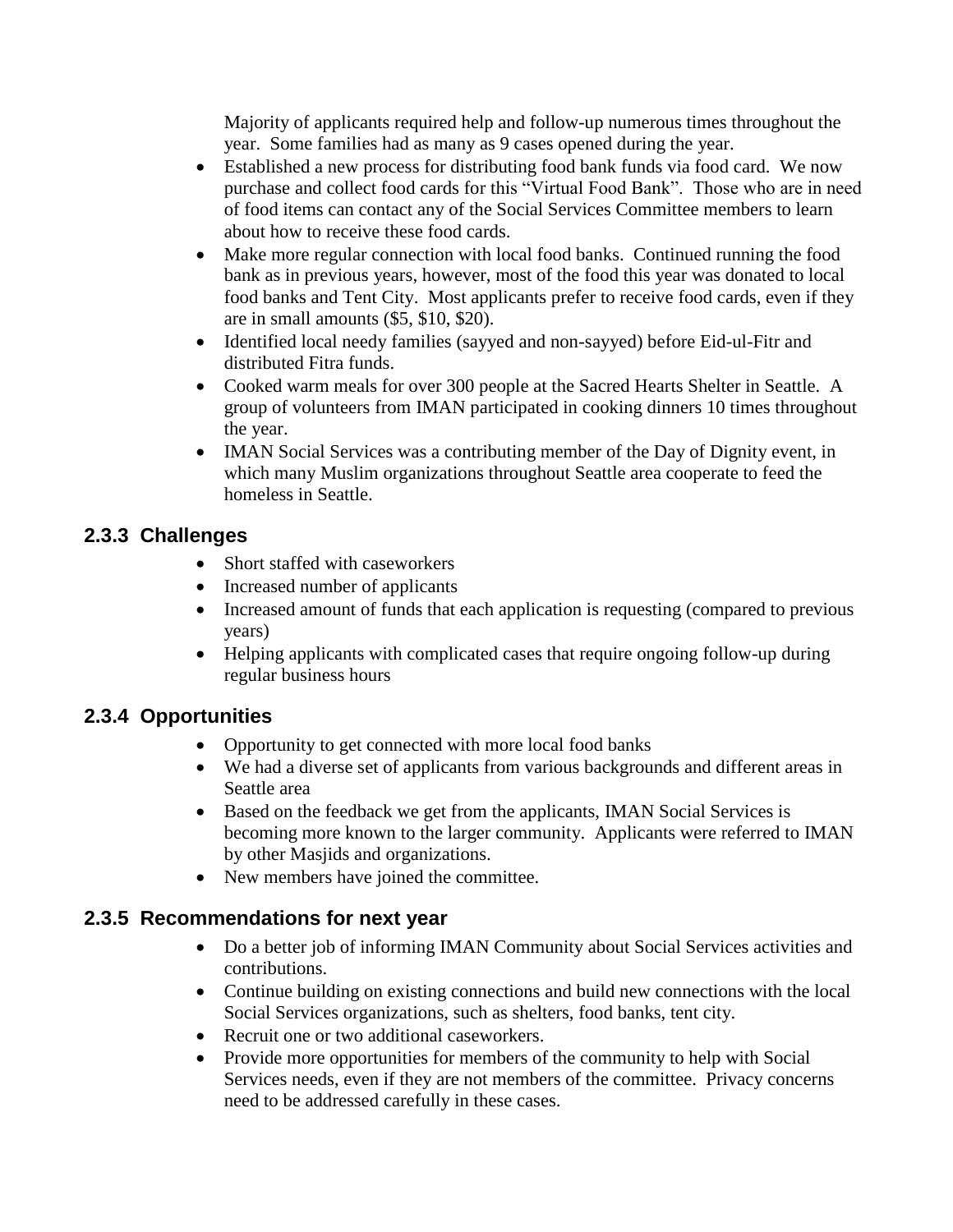- Work on long-term and sustainable plans to help those who are in need of jobs, not just emergency help.
- Get involved in early planning with the Day of Dignity organizers (initial steps were made towards this already this year).

# <span id="page-14-0"></span>2.4 Health and Fitness

No activity.

<span id="page-14-1"></span>2.5 Ladies Committee

No activity.

## <span id="page-14-2"></span>2.6 Facilities Committee

## **2.6.1 Members**

**Hamed Esfahani:** Chair, main point of contact. **Ismail Alnoori:** Committee member. Liaison to Hospitality Committee. **Meisam Aliroteh:** Committee member. A/V. Access to building. **Arash Abdi:** Committee member. **Samad Faghih:** Consultant to the committee (not a member).

## **2.6.2 Accomplishments**

- Formed Sub Committee (committee did not exist last year).
- Recruited members.
- School was made operational.
- Library Room has been setup with professionally made shelves.
- Obtained permit from City of Kirkland for signs to be installed on the north wall of the building and along State Street.
- Process established for issuing access cards/keys to the building.
- Finished off remaining items from the remodeling project.
- Managed to convince SD Deacon to take responsibility for majority of the cost of repairing the moisture damaged wood floor in multi-purpose room.
- Signed new contract with landscaping company.
- Signed contracts with Alarm Company and conducted fire drills with their cooperation.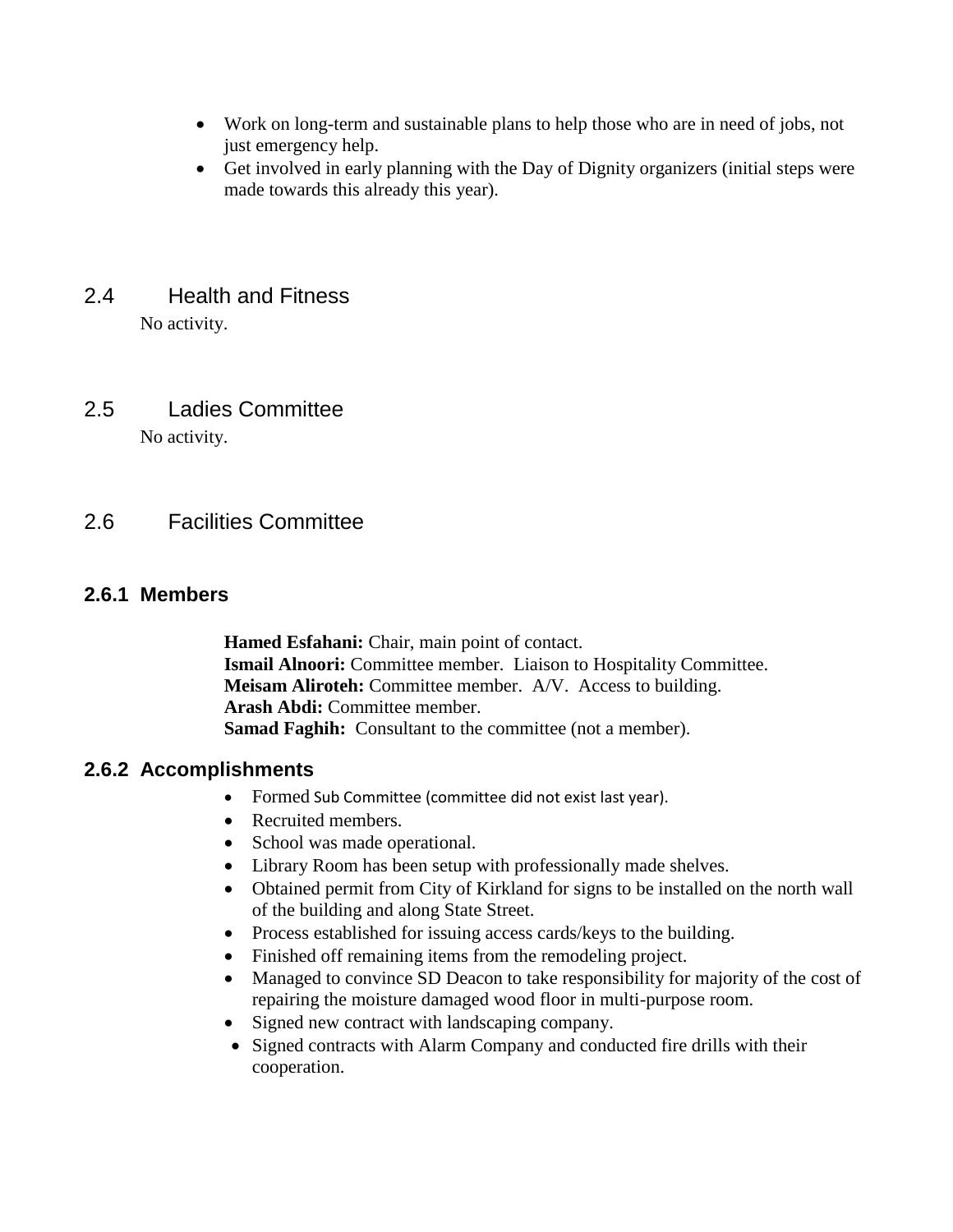#### **2.6.3 Challenges**

- Completing remaining work from the remodeling project.
- Fixing the moisture damaged floor in the multi-purpose room, while keeping school operational.
- Dealing with shortage of storage space after removing the MiniMobile container from parking lot.
- Getting used to the new building.
- Responding to a series of requests from various sub committees to make changes to the facilities, or purchase/install new furniture or fixtures.

#### **2.6.4 Opportunities**

- Establishing this new committee and getting new members of the community involved.
- Having the opportunity to provide better service to the larger community in the new facilities:
	- More classes on Sundays
	- **Memorial services**
	- Larger and better organized gatherings for Eids
	- **Simultaneous programs and meetings happening.**

#### **2.6.5 Recommendations for next year**

- Increasing more community involvement in keeping the facilities clean and safe.
- Consider Installing bollards and security chain on parking lot entrance.
- Establish and document safety and security guidelines.
- Work out the Terms of Reference for subcommittee.
- Estimate an annual budget and ongoing maintenance cost.
- Get more involvement from committee members by having regular meetings.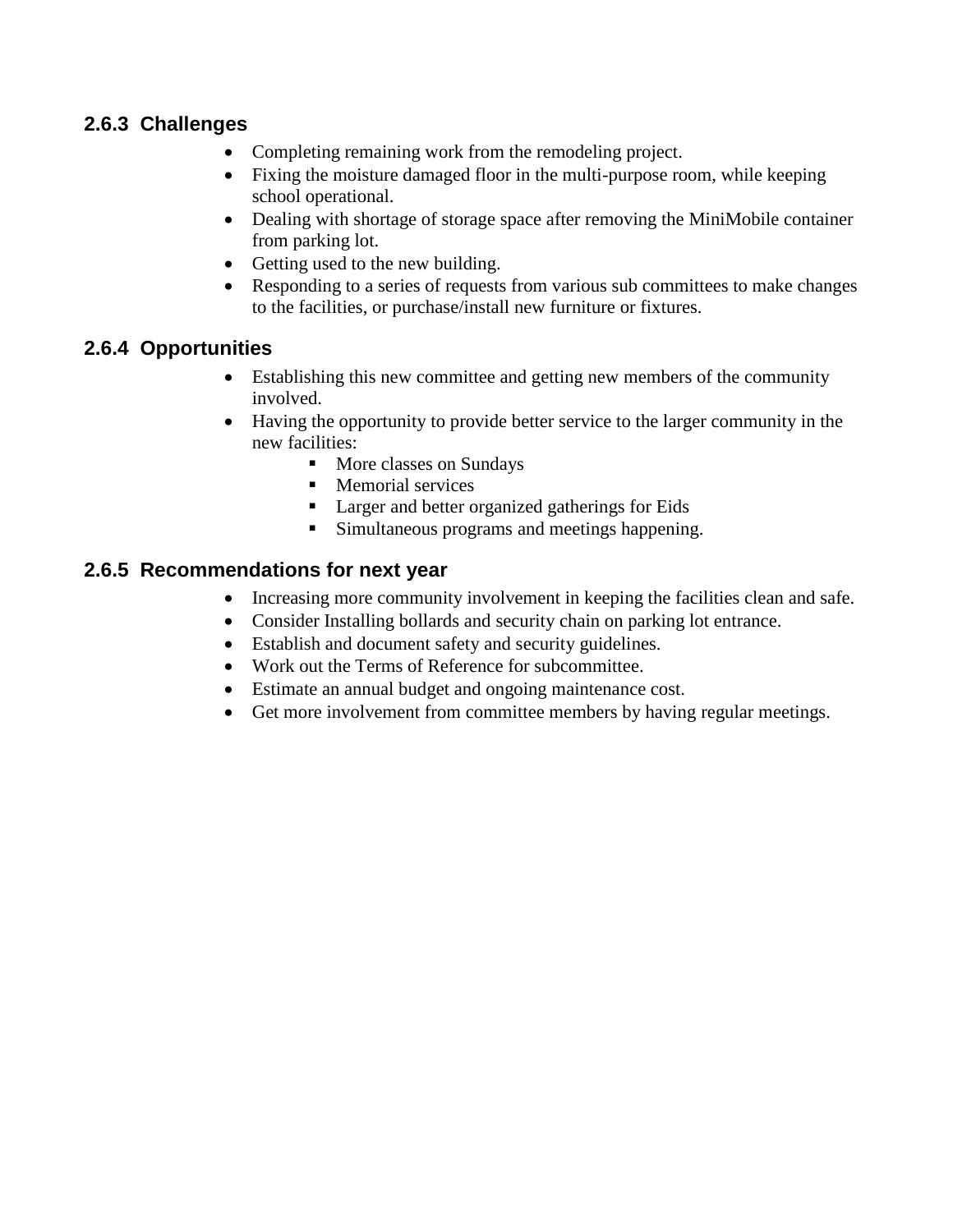# <span id="page-16-0"></span>**3. Additional Activities**

#### <span id="page-16-1"></span>3.1 Hospitality

Numerous people have helped to make IMAN a welcoming place with efficiently run programs. Br. Abed, Sr. Kaniz and all the volunteers have done an exceptional job organizing numerous events that have been appreciated by all in the community.

IMAN expresses deep gratitude for the many ways its members serve the community including: bringing refreshments, setting and cleaning up, and by contributing to the success of all its programs.

Br Ali Sherif and Sr Kaniz are working on having a Hospitality team ready for this Muharram, and we hope that this effort will be sustained and grow during 2010.

#### <span id="page-16-2"></span>3.2 Resource Center

These are the highlights of the IMAN Resource Center:

- Library Shelving was completed
- Existing books have been categorized
- Library is open for use as a reference library
- An initial draft of Library terms of reference was created
- Donating the existing Urdu books at IMAN to a Shia Islamic Center in Houston.
- It is planned to create a reference library with majority of books in English in the initial phase of the library launch.
- An initial list of reference books is being prepared and contact was made with a publisher to provide the books when it is ready
- Purchased two glass shelves and Pamphlet holder for displaying new books and announcements.
- Purchased Quran, Nahjol-Balagheh, Children, and Adult Islamic books for the bookstore.
- <span id="page-16-3"></span>3.3 Farsi School

## **3.3.1 Team**

**Ghadeer Baghai**: Principal **Hamed Esfahani**: Administrator **Mastan Heshmatpour**: Parent Liaison **Mohammad Nikjoo:** EC Liaison/ Treasurer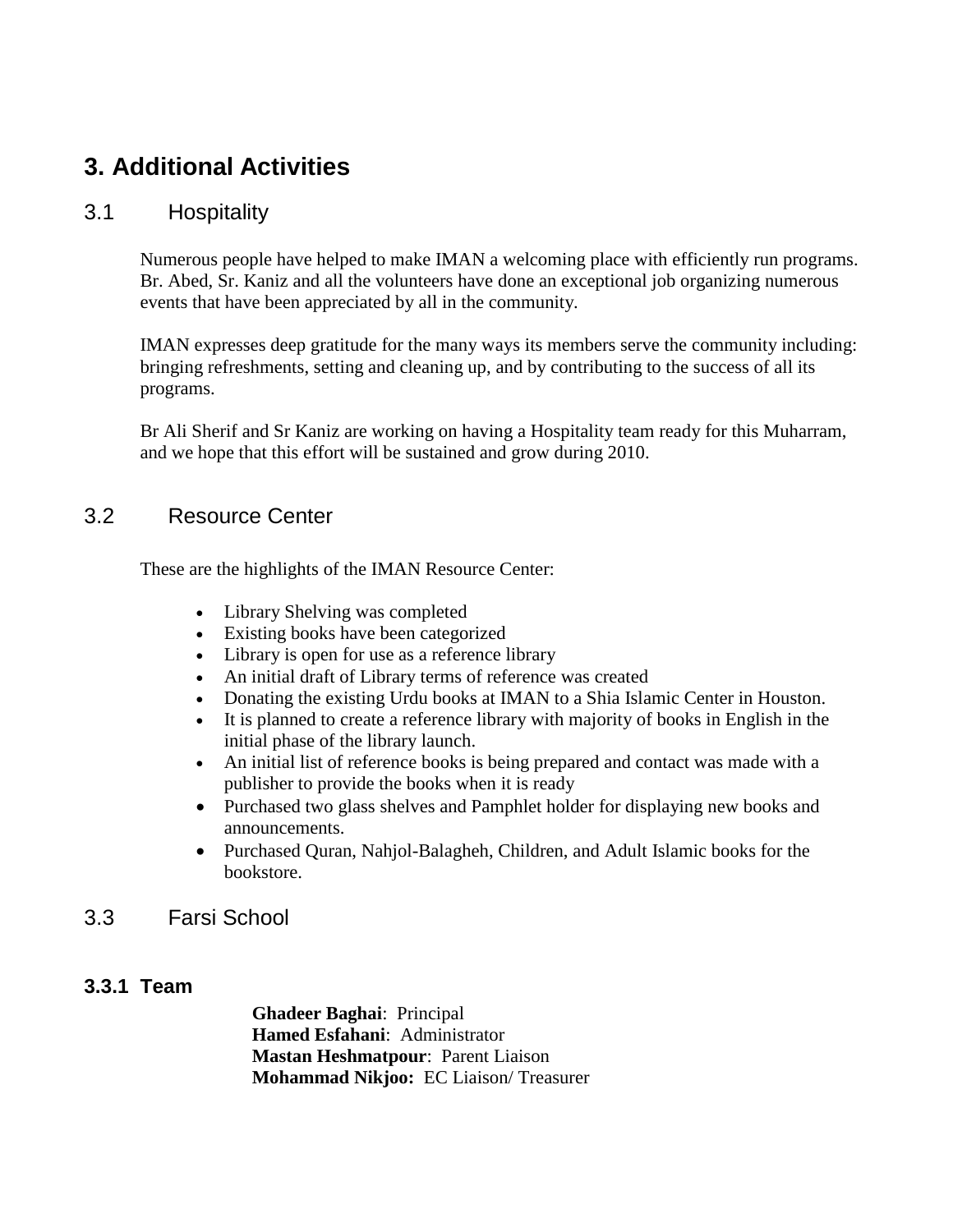## **3.3.2 Accomplishments**

- IMAN Farsi School was established in March 2009 to serve the educational needs of the community interested in learning Farsi.
- With limited advertising, 55 students registered in the program.
- The parents and the students were extremely cooperative, helpful, and very pleased with the program.
- Farsi classes were once a week for two hours on Sundays with a 10-min. break for snacks.
- There were a total of 4 regular classes for ages 5 to 17 and two adult classes.
- We had 6 experienced volunteer teachers and 8 assistants.
- The focus of teaching has been mainly on basic Farsi: Reading, writing, and speaking.
- Different yahoo groups were established to communicate information to parents, teachers, and school administrators.

#### **3.3.3 Challenges**

- Number of registered students was a pleasant surprise which created some challenges.
- Experienced volunteer teachers were formed. Everyone was informed of some basic guidelines to be in line with Islamic practices & values.
- Compilation of text books from various sources, within U.S. and overseas. Some textbooks were purchased from Farsi School of Houston.
- The school administration was short staffed.
- Student's attendance due to time change.
- School timing was also a challenge in that some families who attended Sunday Madrasah had a longer day on Sundays.
- To educate families and especially non-Muslim families to adhere to Islamic etiquette and dress code of IMAN Center.
- We were faced with some resistance from some community members about having an IMAN Farsi school.
- To convince everyone at IMAN that IMAN Farsi School is not an exclusive cultural activity for Iranian families only, but an educational language program targeting the entire community to help open doors to the diverse and rich Islamic resources, and it should be adopted as a regular IMAN program.

## **3.3.4 Opportunities**

- An opportunity to create a safe atmosphere for children in our larger community to engage with one another.
- An opportunity for a more diverse set of families to get to know the IMAN Community and also bond with their Islamic heritage.
- An opportunity for IMAN Center to become a learning center for both Muslims & non Muslims.
- An opportunity to serve the educational interests of the greater Seattle community.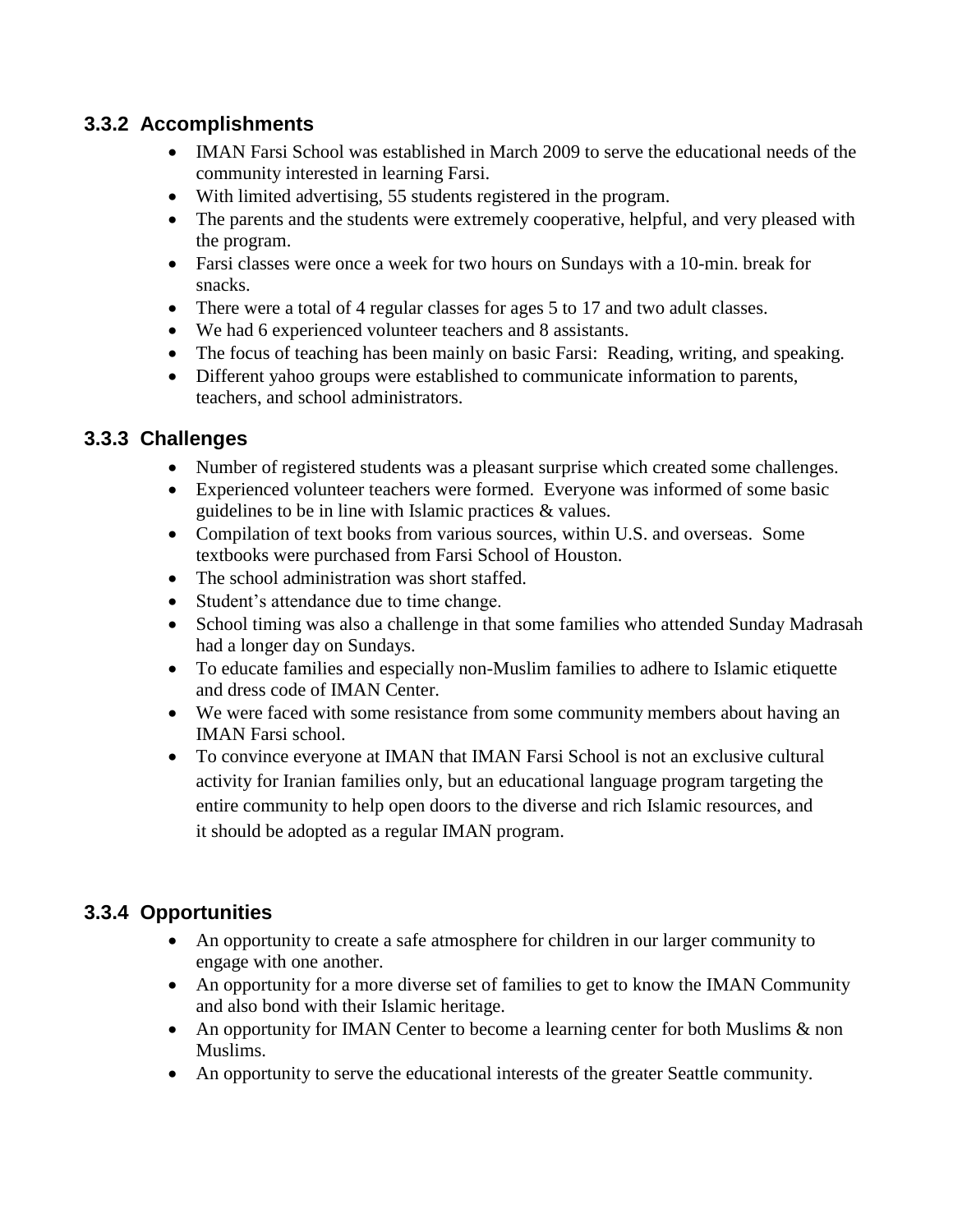#### **3.3.5 Recommendations**

- Conduct a survey to collect feedback from students/parents/teachers.
- Teacher training.
- Form a committee for 2009-10
- Have a standardized testing for new student"s placement.
- Participants with different language skills need to be in different classes and therefore have different teachers.
- Farsi language proficiency to qualify for a foreign language college credit.

## <span id="page-18-0"></span>3.4 Muslims 360

Muslims 360 is a forum where professionals and entrepreneurs can come together on a regular basis to share and explore different ideas from their respective professional backgrounds and worldviews that will help the communities we live in. **The overall objectives of the group is to Network, Learn and Grow.**

## **3.4.1 Team & Roles**

Five teams were formed out of the discussion:

- 1) Students counseling Ali Hanani, Meisam Aliroteh
- 2) Food and shelter Sr. Janice
- 3) Professional mentoring Moustafa Noureddine, Ali Sheriff, Jawad Khaki
- 4) Speakers bureau Syed Wasti, Rayyan Jaber, Sr. Sanaa
- 5) Professional Banquet Rouhollah, Jaafar AlAli

#### **Additional participants:**

Mahmoud Khadeer, Azfar Moazzam, Ayesha Sheikha, Azam Sheikha, Kabir Jeddy, Spideh Dibay, Asif Choksi, Ibrahim Saoudi

## **3.4.2 Accomplishments**

- Met multiple Muslim professionals from diverse background **Network**
- Got a hint of some of the challenges with building an institution **Learn**
- Learned about activities such as the ones driven by Sr. Janice, toast master, and good will – **Network and Learn**.
- Had fun as a group, had iftar together, prayed Jamaa together **Network activity**
- Met CEO of Goodwill Seattle Colling and transitioned some ideas to improve our program **– Network and Learn**
- Learned about conducting a Banquet and the challenges with pulling something like this together - **Learn**
- Learned a lot about individuals, their capabilities, and their energy **Network** I think in general there"s passion and energy but lack of focus.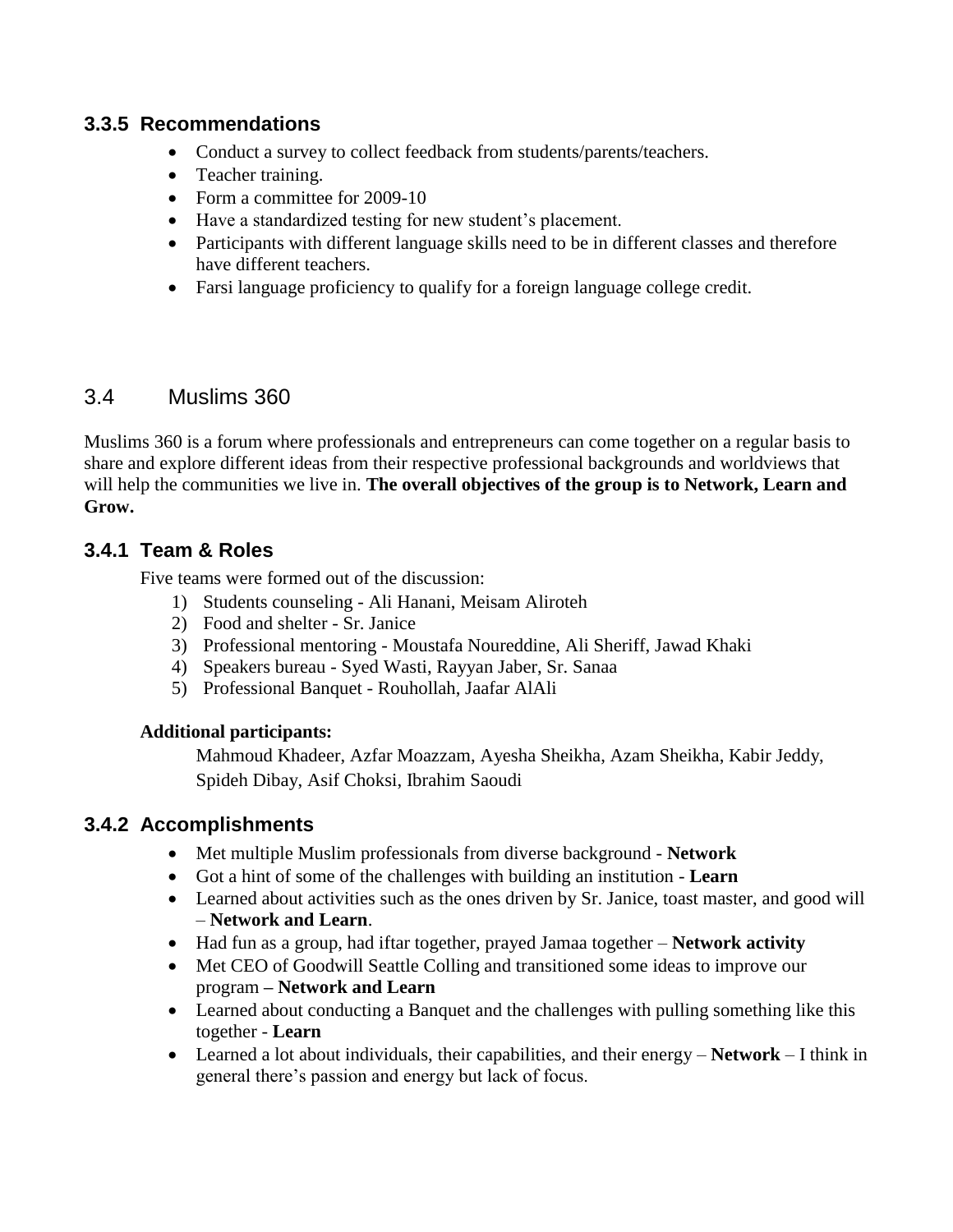#### **3.4.3 Challenges**

- Too many projects and no clear outcome
- Too many meetings and lots of homework (at times it felt like work, pressure, and commitments)
- Lack of commitment behind a unified project / cause we could not prove to ourselves that we can pull a simple project off the ground. Due to the number of projects and the diversity of the projects we could not get critical mass behind a single project
- Big goals but not enough experience
- No realistic success metrics

## **3.4.4 Opportunities and Recommendations**

- Focus on key projects that produce measurable results
- Drive the meetings per project
- Consider networking events (low key, just meet and mingle)
- Re-evaluate our vision
- Where do we want to go?
- Set clear goals
- How are we going to get there?
- Set realistic success metrics
- Start with a low-bar

## <span id="page-19-0"></span>3.5 Arabic Classes

Arabic 101, Arabic 102 language classes.

Arabic 101 and 102 were a series of classes in the Arabic language, whose goal was to help class participants expand their Arabic vocabulary, develop Arabic reading comprehension skills, build grammatically correct Arabic sentences (verbally and in writing) and understand the basic rules of Arabic grammar. The long term objective is to help participants understand Islamic material (Holy Quran, ahadith, supplications and prayers, etc.) in their original Arabic language.

## **3.5.1 Team Roles**

Rayyan Jaber – Class Facilitator Meisam Aliroteh – Backup Facilitator

## **3.5.2 Accomplishments**

• The class facilitator and a core team of students met regularly at the IMAN center (two times for Arabic 101 and three times a week for Arabic 102), over a period of around 8 months (Oct 2008 to May 2009). The classes focused on basic Arabic grammar, to help students understand the language structure of the Holy Quran.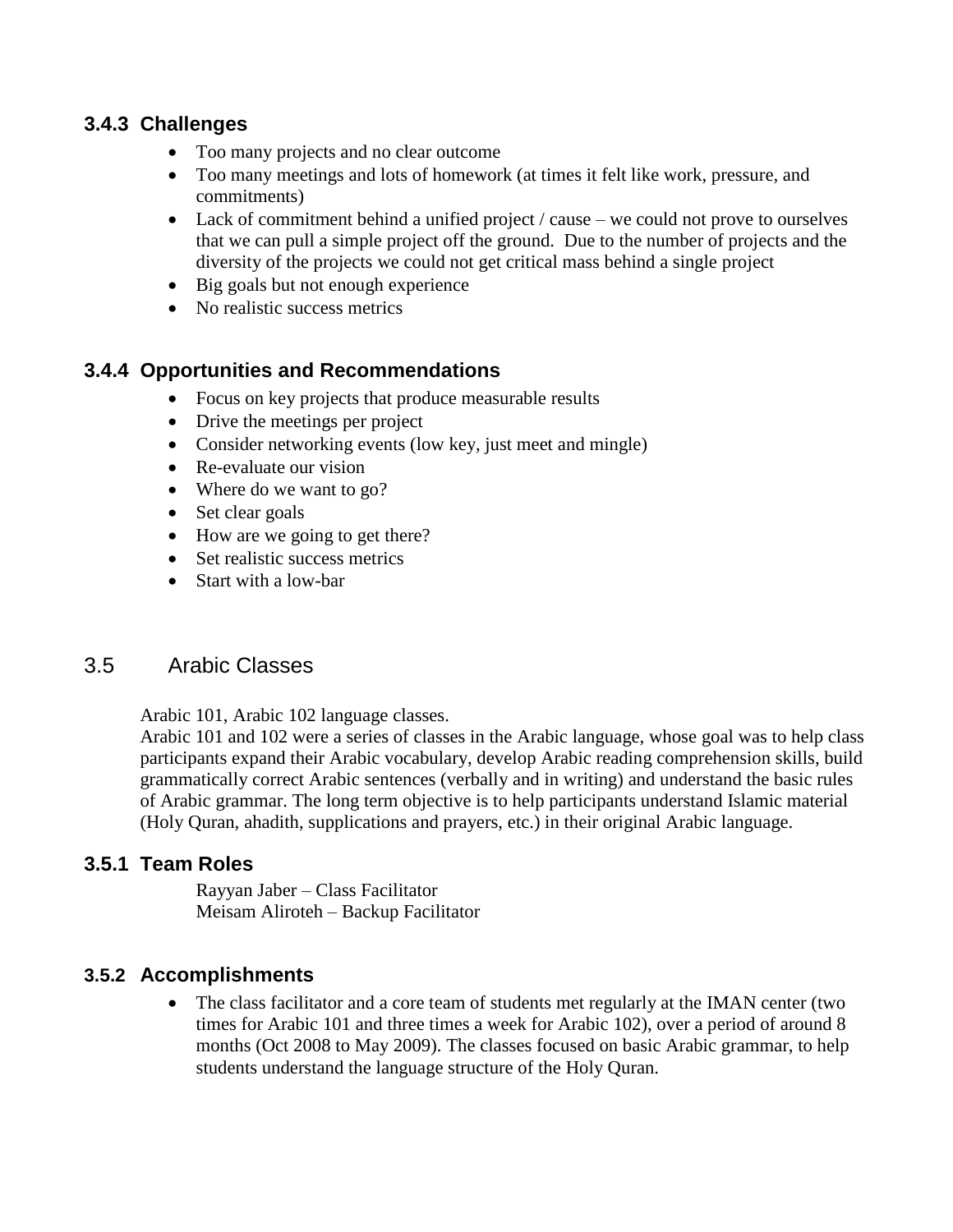- A self assessment survey was conducted at the end of the Arabic 102 class and was filled by the students. The survey results suggest that the following topics were successfully conveyed (at a high level of detail) to the majority of the class (>80%).
	- 1 the significance of "7arakat" in the Arabic language (high level)
	- 2 sun/moon letters, definite/indefinite nouns, demonstrative pronouns
	- 3 parts of speech: classification of words to nouns/verbs/preposition
	- 4 forming the singular, dual and (regular) plural of (masculine and feminine) nouns
	- 5 the two sentence structures: verbal vs nominal
	- 6 the interrogative form: where, what, when, etc.
	- 7 the doer ("al-fa3el")
	- 8 adjectives ("as-sifa") and possessive forms ("al-mudaf ilayh")

*Based on participants' feedback, classes helped some participants connect more with Quranic verses and supplications in their original language.*

## **3.5.3 Challenges**

The Arabic 101 and 102 faced several challenges, the most prominent of which are the following:

- Class participants were at significantly different levels and familiarity with the Arabic language. This made some classes boring to some people and too difficult to others.
	- o Ideally, there would be multiple classes (either in parallel or at different times of the year) that would target different levels of the language, but the very low overall attendance rate (3 to 5 participants on average) made it hard to split the class.
- Lack of a good reference text book:
	- o While having weekly class presentations made sure the content is very relevant to the participants, this takes way too much time from the facilitator. It also makes it harder, due to time constraints, to give homework, reinforcement material, etc for the participants to practice with at home.
- Relatively low attendance rate:
	- o Regular class participants were around 6 in Arabic 101 and 4 in Arabic 102. This can be due to many reasons, including but not limited to inconvenient meeting time, classes too easy / too advanced or irrelevant, etc.
	- o Low attendance rate could also suggest that there is not a lot of interest in the community to learn the Arabic language. It's hard to be conclusive here since no official survey was conducted.
	- o It is a challenge because it is hard to sustain a program when the number of interested people is too low.
- Lack of a very detailed curriculum:
	- o A high level syllabus was discussed in the first week of classes, but the syllabus was at a relatively high level and did not mention timelines of by when, certain pre-specified topics would be covered. Based on some students' feedback, this was sometimes confusing, since they didn"t know what to expect to learn next.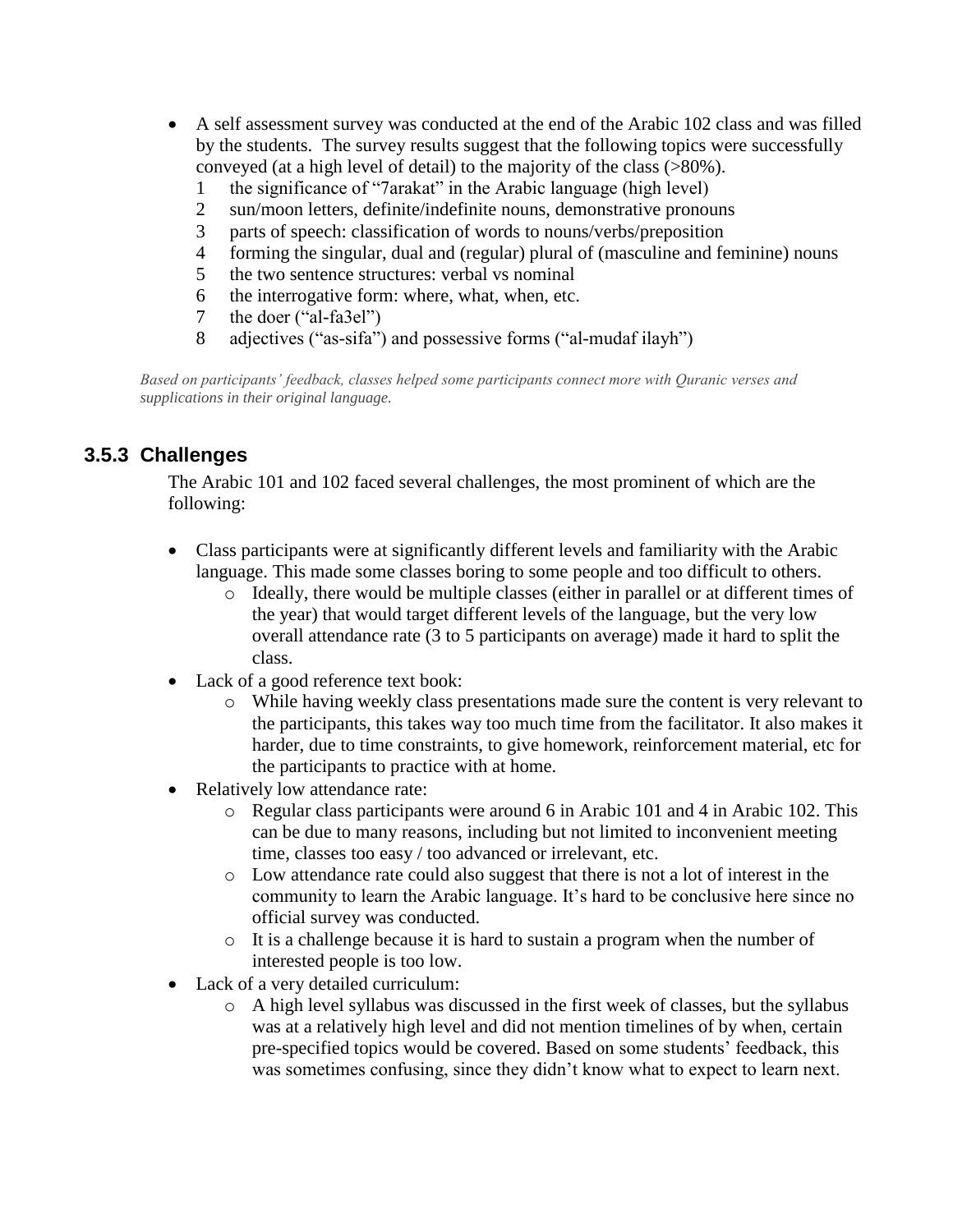While it is ideal to have a clear roadmap, it would have been extremely expensive (time and resource-wise) to come up with a detailed curriculum.

o The next time these classes are offered, the class facilitator can build upon the material, lectures, etc that were previously prepared and hopefully come up with a clearer roadmap.

#### **3.5.4 Opportunities**

The classes encouraged the participants to connect what they are learning with Quranic verses and supplications they recite after prayers, etc. Indeed, this is the main long-term goal of the classes, and is a key opportunity for IMAN center to be an educational beacon to both Muslims and non Muslims in the greater Seattle area.

#### **3.5.5 Recommendations**

- Conduct a survey to evaluate IMAN members' interest in an Arabic learning program at IMAN. If there isn't a critical mass of committed people who are willing to attend a regular program (at least once a week), then it doesn"t make sense to keep going forward with this program. A critical mass for a class is 8 to 10 participants. It takes a lot of time and resources to sustain a high quality language program.
- If the critical mass is met, the program needs more facilitators to be sustainable in the long term. Since class facilitator position is currently a volunteering position, and not full time position, more class facilitators are needed to smoothly cover for each others' absences. Moreover, moving forward, participants who have very different background levels in the Arabic language, need to be in different study groups. This will also require more class facilitators.

It is noteworthy here that class facilitators, would have to commit to spend certain time at home, preparing for classes, to make sure the classes are relevant and beneficial to participants. This should not be taken lightly, otherwise, the classes will gradually become irrelevant or wasteful (time-wise) to the participants.

- While the sample text books surveyed so far do not seem to be good enough to be used as standard textbooks at IMAN, we need to look for more books, or start compiling previous lecture notes to a book that would be available at registration time, if such classes are to be offered again.
- It is beneficial for IMAN library to have reference materials, such as Arabic/English dictionaries and different (prominent) translations of the Holy Quran (with the original Arabic verses printed side by side).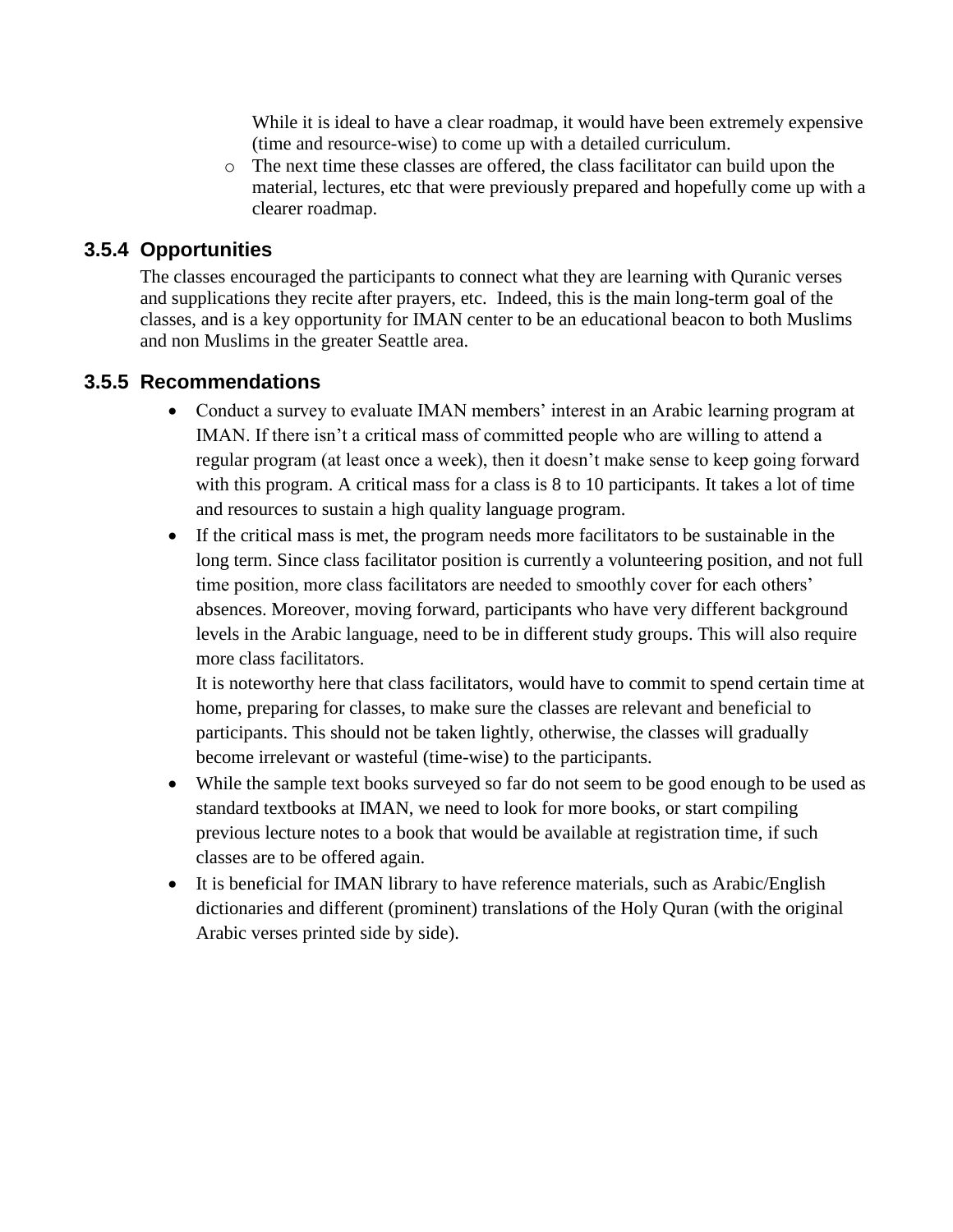## <span id="page-22-0"></span>3.6 Al-Mizan Study Group

#### **3.6.1 Brief History**

The study of Al-Mizan (An Exegesis of the Qur'an) by al'Allamah as-Sayyid Muhammad Husayn at-Tabataba'i was first encouraged by the visiting scholar Brother 'Ali Khalfan. After the English translation of the exegesis was purchased by Brother Abdul Quddus, weekly reading and discussion sessions began in the winter of 2007. The enthusiastic organizers and participants from the beginning have been Brothers Abdul Quddus, Abed Jawad, Muhammad Sabaghi, and Mariam Noor Sabaghi. Many brothers and sisters have participated off and on in the Study Group over the years. The goal and focus of the endeavour has always been the understanding of the Qur"an according to the "Allamah Tabataba"i.

#### **3.6.2 Review of Year 2009**

- This past year has seen Al-Mizan Study Group complete Surah Al- Baqarah, and begin the study of Surah Ali "Imran. The number of participants ranges on average from four to eight.
- The facilitator is Brother Abdul Quddus. His responsibilities are to read the English translation out loud and to maintain subsequent discussion and analysis within the underlining goal, i.e. understanding the Qur'an according to 'Allamah Tabataba'i.
- The Arabic language specialist is Brother Abed Jawad. This contribution is crucial because the original language of the exegesis is in Arabic.
- This year has seen the addition of another valuable Arabic language specialist in the person of Brother Hassan Yaghi.
- The other essential contributor to the study of Al-Mizan is the Persian and English language specialist and philosopher Mohammad Sabaghi.
- The format of the Study Group has evolved and been refined in 2009.
- Any participant is free to inject at any time during the reading relevant questions or comments. This has resulted in more relaxed, enjoyable, informal proceedings.

#### **3.6.3 Goals for Year 2010**

- Building on enthusiastic and dedicated contributors, we hope new and returning participants will recognize the seasoned and refined approach of the Study Group and make a commitment to attend. Fresh insightful input is always welcomed.
- The Al-Mizan Study Group recognizes the methodical meticulous analysis of the Our'an by "Allamah Tabataba"i is not for everyone. His approach is serious and deep. The regular core participants of the Study Group find great pleasure in discovering not only the particulars, but also 'Allamah Tabataba'i's great vision.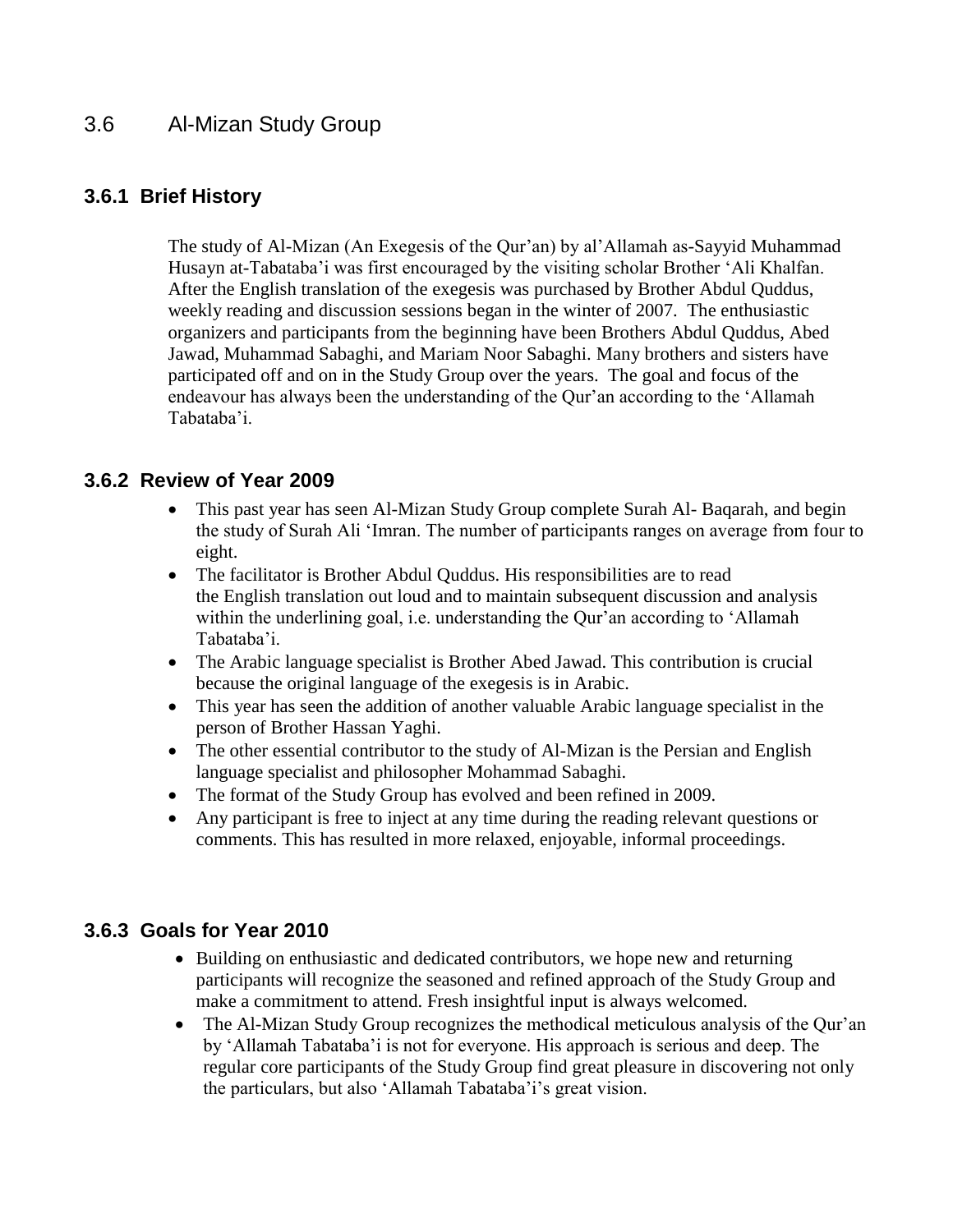## <span id="page-23-0"></span>3.7 Outreach Efforts

IMAN does not have a formal Outreach Subcommittee at this point.Br Jawad and Sr Sanaa have represented IMAN at various activities in the larger community, and have also been involved in numerous events under their own auspices as Muslims. Br Abed Jawad represented IMAN in the planning activities for the Interfaith 2009. In addition, several IMAN members have participated in interfaith and community programs, thereby, providing a greater Muslim voice and visible presence in the area, as well as, fostering more accurate information about Islam and greater interfaith cooperation.

Given the unfortunate misinformation about Islam and fear of Muslims in the US today, IMAN outreach is an important area to expand. Both reliable sources of information about Islam and opportunities for others to interact with practicing Muslims, are desperately needed if Americans are to have a greater understanding and respect for Islam and for Muslims.

All who are interested in helping in this area are very welcome and are encouraged to contact Br Jawad or Sr Sanaa.

#### **3.7.1 Accomplishments**

#### **Hosted at IMAN**

- About 20 youth and adults from Seattle First Baptist Church
- 50 Forrest Ridge  $5<sup>th</sup>$  graders and several teachers
- Several non-Muslim community member guests for Iftar
- Together We Build Interfaith Service
- Several guests from University Presbyterian Church
- Several guests from other Christian congregations

#### **Talks about Islam given off-site**

- **Example 101** " Islam 101" at the University Congregational Church
- Lakeside School "World Religions" class
- **Joint sermon at Newport Presbyterian Church during a Sunday worship service**
- Dinner & Talk about the "Holy Spirit in Islam" at Seattle First Baptist Church

#### **Community Networking**

- Series of exploratory meetings with Jim Lauinger, Kirkland Mayor regarding Muslim involvement and visibility in the larger community
- $\blacksquare$  IMAN was represented and very well received in the Kirkland 4<sup>th</sup> of July Parade
- Br Abed Jawad represented IMAN in the planning meetings for the Interfaith Fair 2009 that spanned several months. Regrettably, due to concerns expressed by several members from the IMAN community on the event venue picked for the Interfaith Fair 2009, IMAN Executive Committee was urged to and decided to refer the matter for theological guidance. A decision was made not to participate in the event unless timely response in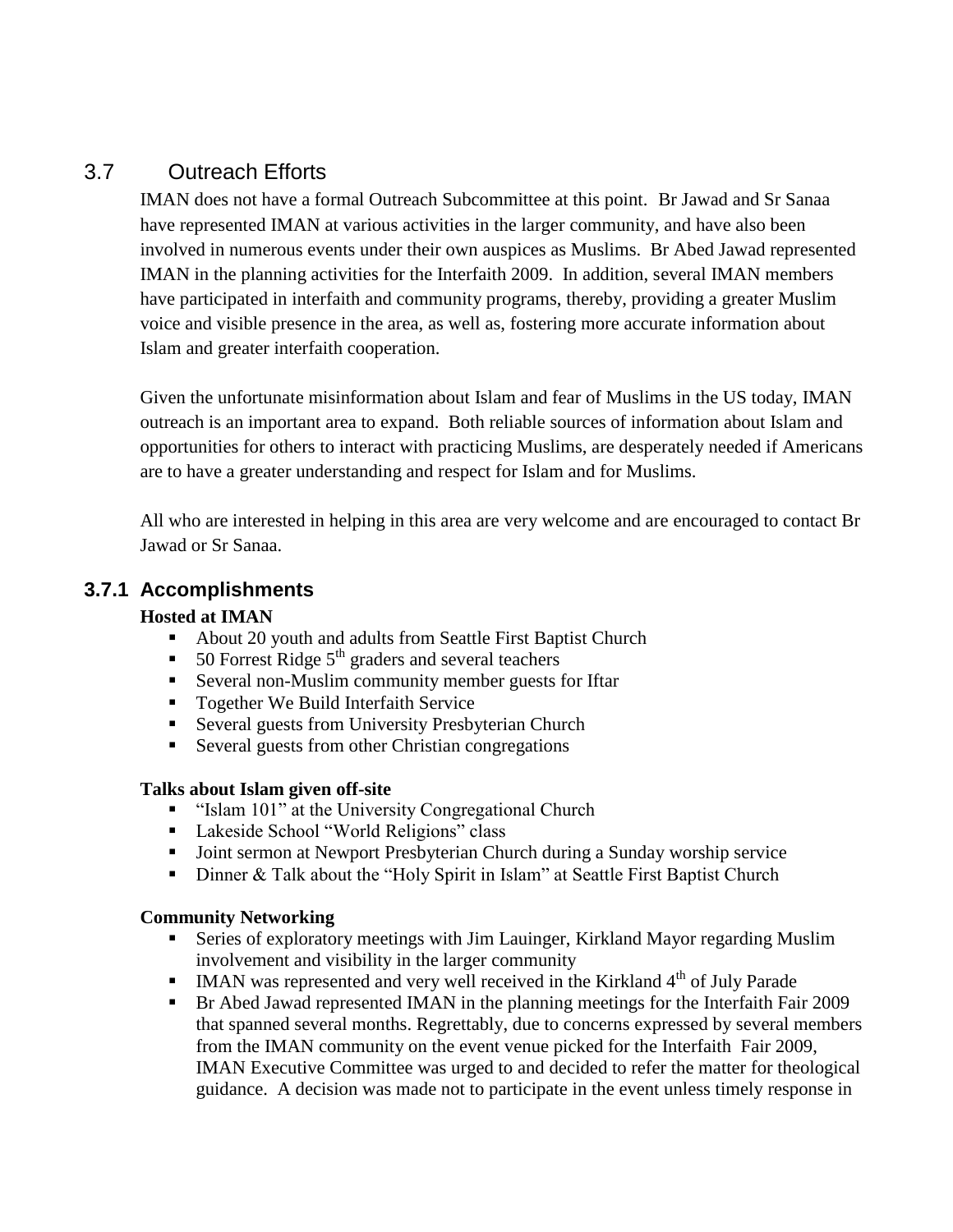support of IMAN's participation was received from Ayatullah Sistani's office. Regrettably a clear response to the questions posed to Ayatullah Sistani was not received in time for us to consider participating in the fair. The response that was eventually received still needs clarification as it did not speak to the specifics questions asked.

- Participation in the  $8<sup>th</sup>$  year of Together We Build
- On-going consultation with Northwest Interfaith Community Outreach, Camp Brotherhood, and Compassionate Action Network
- Several exploratory discussions regarding possible joint projects with various Christian denominations and representatives from Temple B"Nai Torah.

#### **Community networking (on an individual level)**

Br Jawad and Sr Sanaa, in their own capacity as practicing Muslims, have worked on expanding a relationship with Seattle University by

- Serving on the Executive Advisory Board for the School of Theology  $&$  Ministry (Br Jawad) and on the Advisory Board for the Inter-religious Institute (Sr Sanaa)
- Collaborating on the compilation of educational resources related to Islam
- Offering an Islamic response after a SU sponsored public presentation by Rabbi David Rosen (Jerusalem base president of the World Conference on Religion and Peace involving over 50 countries)
- Offering introductory remarks from an Islamic point of view at a SU sponsored performance of an interfaith Middle Eastern Music Ensemble at Benaroya Hall
- Being part of an interfaith team that visited several University campuses in search of best-practices in inter-religious education
- Providing Islamic representation at a SU sponsored workshop with 3 international UNESCO Chairs for Intercultural and Inter-religious Dialogue

Sr Sanaa, on her own and with several others, has attempted to make the beauty of Islam more visible to more people by offering presentations such as:

- **•** "Parallel Teachings in Islam & Christianly" at Seattle Town Hall
- "Islamic perspectives on death and end of life issues", at a credited teleconference for health professionals at Virginia Mason Medical Center
- **"** "Muslims in America" at the University of Washington

And by participating in activities such as:

- A breakfast talk at SU by Eboo Patel (Muslim member of Obama"s new Faith Advisory Council , and founder and executive director of the Interfaith Youth Core)
- A daylong workshop called "Re-visioning Israel's Future" (sponsored by local Jews and activists from Israel)
- Consultation and planning regarding a proposed 2010 Interfaith educational trip to Israel & Palestine
- A United Religions Initiative planning session for their regional assembly in Vancouver
- A series of three Muslim-Christian Dialogues at various locations
- An on-going interfaith scriptural reflection group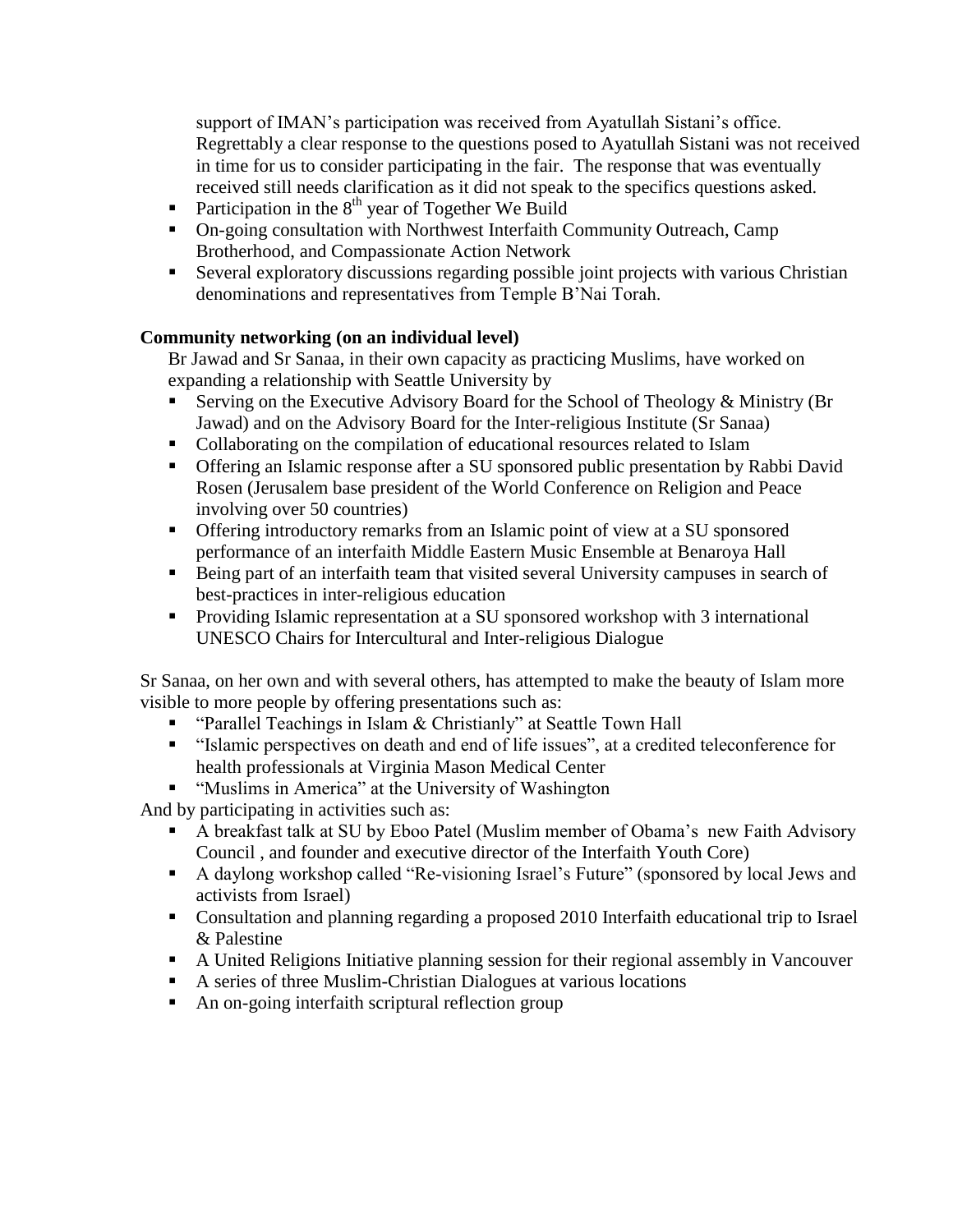#### **3.7.2 Challenges**

The greatest challenges have been having outreach efforts perceived as a priority at IMAN, and the over commitment of the IMAN members inclined toward outreach.

## **3.7.3 Opportunities**

A key opportunity for Muslims becoming more active and visible in the larger community did not materialize. This was a suggestion from the Kirkland Mayor that IMAN host a Kirkland City Council Candidates Forum and have each candidates express their perspective on the needs and potential contributions of minority groups on the Eastside.

This did not occur for several reasons, including the over-commitment of key IMAN members, the proximity of the event (October) to Ramadan, and differing ideas about the importance of local community outreach and involvement.

## **3.7.4 Recommendations**

- There have been several requests from Jews and Christians to re-start "Roots to Fruits: A Study of Abrahamic Family Values", an interfaith series that began in 2007, but sitting on a back burner for awhile. Reviving some version of this program is being actively considered. It is educational, scripturally based, and has proven to be a good venue for interfaith learning and respectful dialogue.
- It is also recommended that IMAN offer a study group geared toward those with Western trained minds who have either converted (re-verted) to Islam, or who are interested in learning more about the universal dimensions of Islam.
- In addition when qualified people with a strong commitment and time available can be identified - classes related to specific Islamic beliefs and practices should be offered on a regular basis.
- There should also be well thought out, well supplied and easily accessible resources available for visitors, those interested in learning about Islam or Muslims, and for new converts.
- Stimulating discussion among IMAN members interested in these areas is recommended as a means for clarifying outreach interests, level of commitment, and resources needed. The results of such discussions (which have already begun) can provide a basis for pilot project proposals. This would enable small steps, the effectiveness of which could be evaluated and realistic modifications recommended before any major commitments are made.
- Recruitment of IMAN members to be involved in outreach efforts must be done in the context of their existing commitments. Individuals interested in reaching out tend to be the same members who are already heavily involved in multiple IMAN activities.

## <span id="page-25-0"></span>3.8 Philosophy Study Circle

#### **3.8.1 Team**

**Rouhollah Rahmani** – Facilitator **Hamed Esfahani** – Backup Facilitator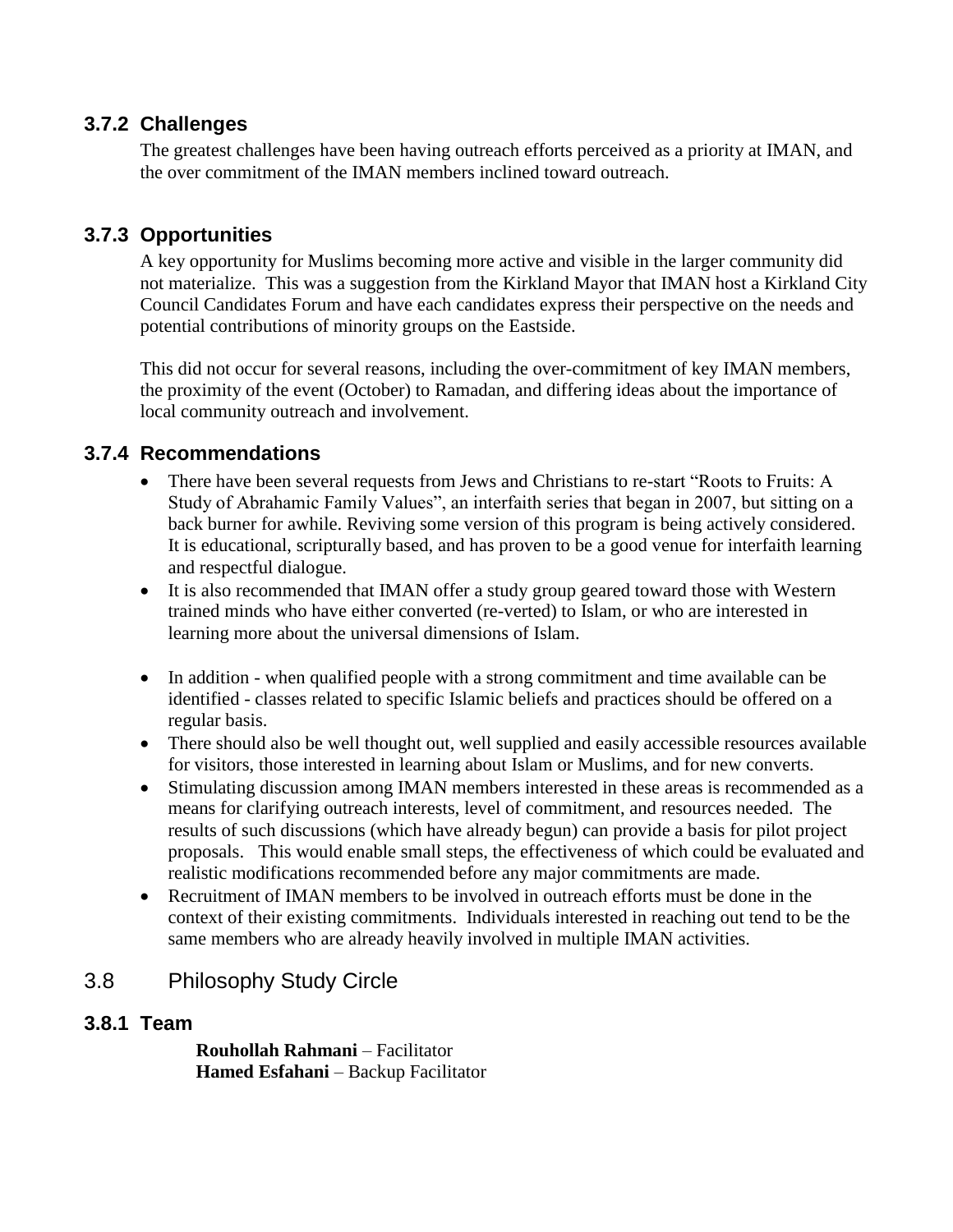## **3.8.2 Accomplishments**

- Completed 30 lessons (3 out of 7 sections) of the book "Philosophical Introductions" by Ayatollah Yazdi.
- Decided to transition to a different book to broaden our learning with different perspectives and change the pace of the Philosophy Circle.
- The book we are using now is *"The Essential Seyyed Hossein Nasr*", a collection of essays by Dr. Nasr compiled and edited by Dr. William Chittick.
- Completed 3 chapters from the new Seyyed Hossein Nasr book.
- Consistently had between 3 to 15 attendees. Averaging about 6.

## **3.8.3 Challenges**

- Finding the optimal timing for the class to appeal to most interested attendees. Before Ishaa prayers is too early for some, and after Ishaa prayers is too late others.
- Keeping consistent attendance from a set group. Attendance fluctuates from one week to another.

## **3.8.4 Opportunities**

- Reaching out to a section of our community that's interested in perusing Islamic Philosophy but doesn"t find the opportunity.
- Adding diversity to the range of programs provided at IMAN.
- Community members with various background and levels of knowledge helping each other understand philosophical concepts which we may otherwise not think about very deeply.

#### **3.8.5 Recommendations**

- Continue building awareness about the program within IMAN.
- Invite people from outside of IMAN community to join us.
- Continue to gather feedback about the program and make adjustments based on interest level of participants (this is how we came to change the book we use).